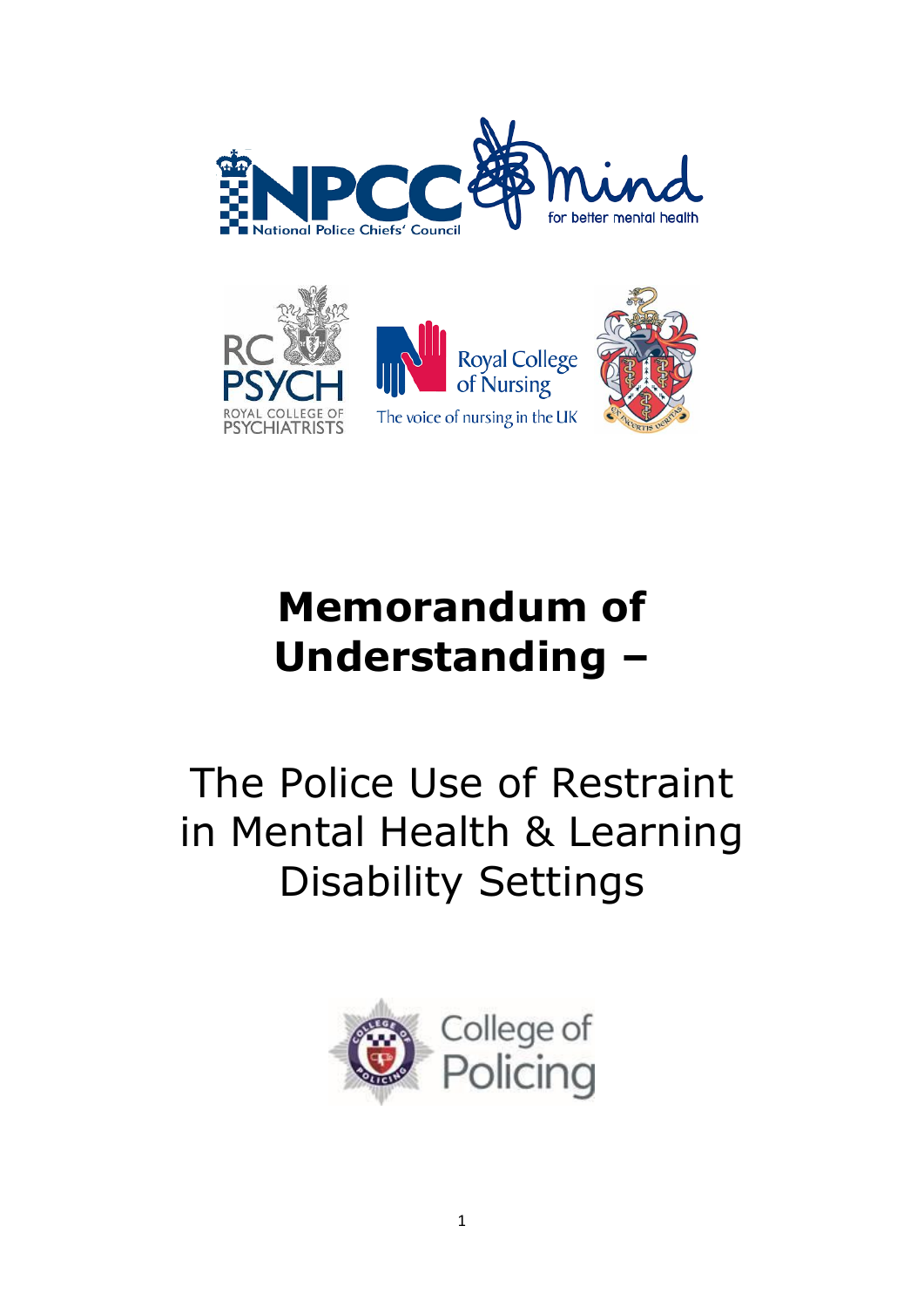# **Contents**

| Acknowledgements                           | 3              |
|--------------------------------------------|----------------|
| <b>Executive Summary</b>                   | $\overline{4}$ |
| Foreword                                   | 6              |
| Local Operating Protocols                  | 8              |
| Examples Requiring a Police Response       | 10             |
| <b>Restraint and Restrictive Practices</b> | 12             |
| Learning the Lessons                       | 14             |
| The Next Steps                             | 16             |
|                                            |                |

| <b>Appendix One - Legal Summary</b>                    | 17 |
|--------------------------------------------------------|----|
| <b>Appendix Two - Good Practice Case Studies</b>       | 21 |
| <b>Appendix Three</b> - Police Attendance Protocol     | 23 |
| <b>Appendix Four - The National Decision Model</b>     | 25 |
| <b>Appendix Five - Glossary of terms</b>               | 26 |
| <b>Appendix Six - MH ERG Organisations and Members</b> | 27 |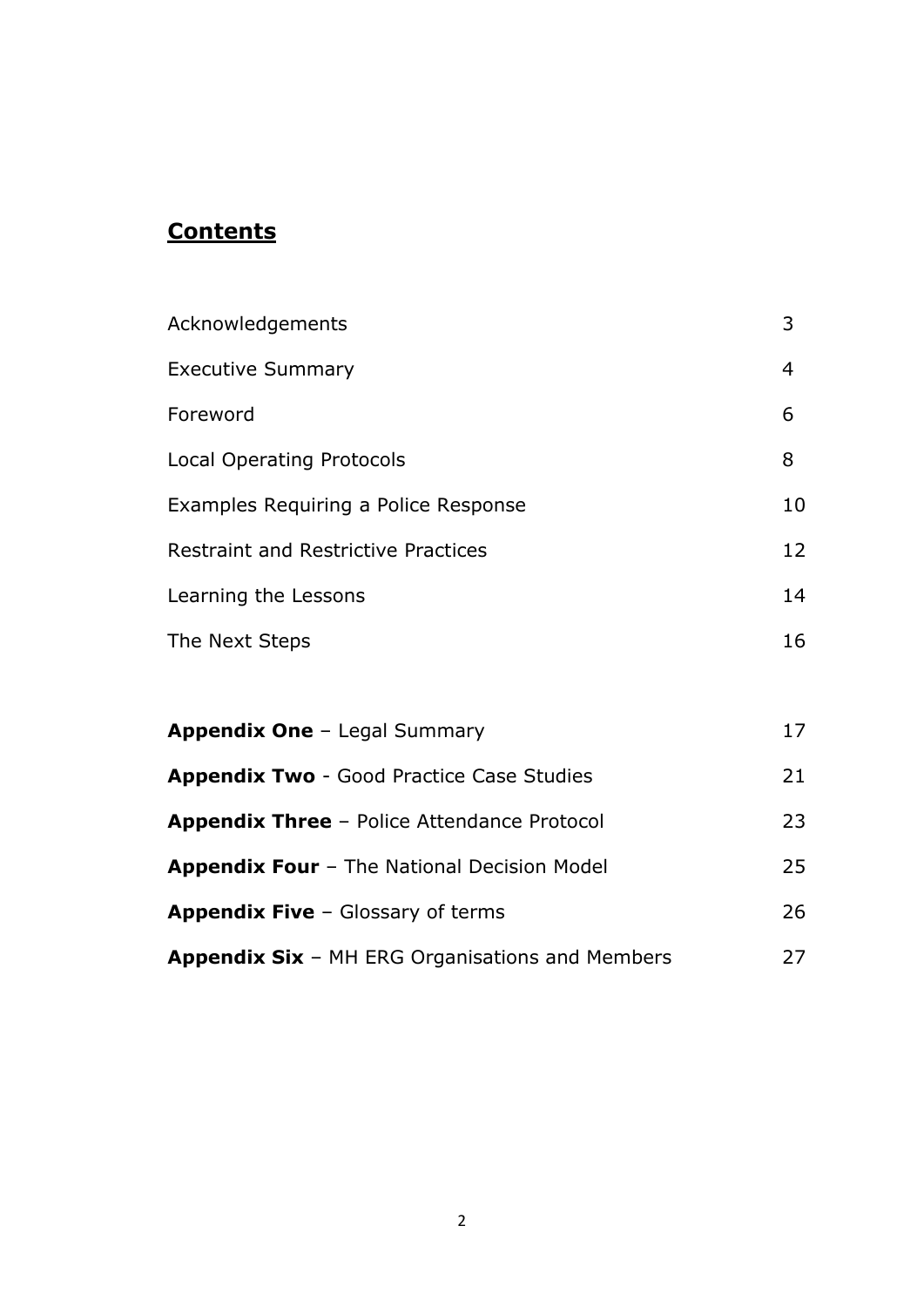# **Acknowledgements**

This Memorandum of Understanding (MoU) could not have been developed and completed without the help, assistance, expertise, time and energy of a wide range of individuals and stakeholders, all of whom are listed in Appendix A.

However, in particular, the College of Policing would like to thank some members of the expert reference group who gave considerable additional time and effort outside the meetings and assisted in drafting and developing the MoU – Guy Cross (*Department of Health*), Joanne McDonnell (*NHS England*), Gary Firkins (*South Staffordshire and Shropshire NHS Foundation Trust*), Dr Faisil Sethi (*South London and Maudsley NHS Trust*), Chris MacDonald (*NHS Protect*), Chief Inspector Dan Thorpe (*Metropolitan Police*), Detective Inspector David Rees (*Welsh Assembly Government Police Liaison Unit*) and Chris Witt (*Home Office*).

The College also extends its gratitude to those members of the Expert Reference Group (ERG) who spent additional time chairing sub-groups during the early stages of the work: Eric Baskind (*Liverpool John Moores University*), Nick Kettle (*Metropolitan Police*), CI Dan Thorpe (*Metropolitan Police*), Viral Kantaria (*Department of Health*), and Chris Witt (*Home Office*). Particular credit is due to Paul Phillips (*College of Policing*) who coordinated and drove this work up until his retirement from the police service.

The College would like to thank mental health charity Mind who, in addition to being members of the ERG, were kind enough to arrange and then facilitate a feedback session with a group of mental health service users and to forward other feedback from service users who read drafts of this document. They offered extremely valuable feedback from the most important perspective of all; that of patients who have received care whilst detained under the Mental Health Act and / or who have been in contact with the police whilst in crisis.

Finally, thanks must go to three individuals who have been instrumental in this MoU being conceived and now coming to fruition. Commander Christine Jones, NPCC Lead for Mental Health, instigated the work and there is no doubt that without her determination and leadership this MoU would not be in place. Lord Carlile of Berriew QC CBE, for agreeing to Chair the MH ERG and performing the role with diligence and at times extreme patience. Inspector Michael Brown, Mental Health Co-ordinator for the College of Policing, who has worked tirelessly on developing the MoU and producing the final document in, at times, challenging circumstances.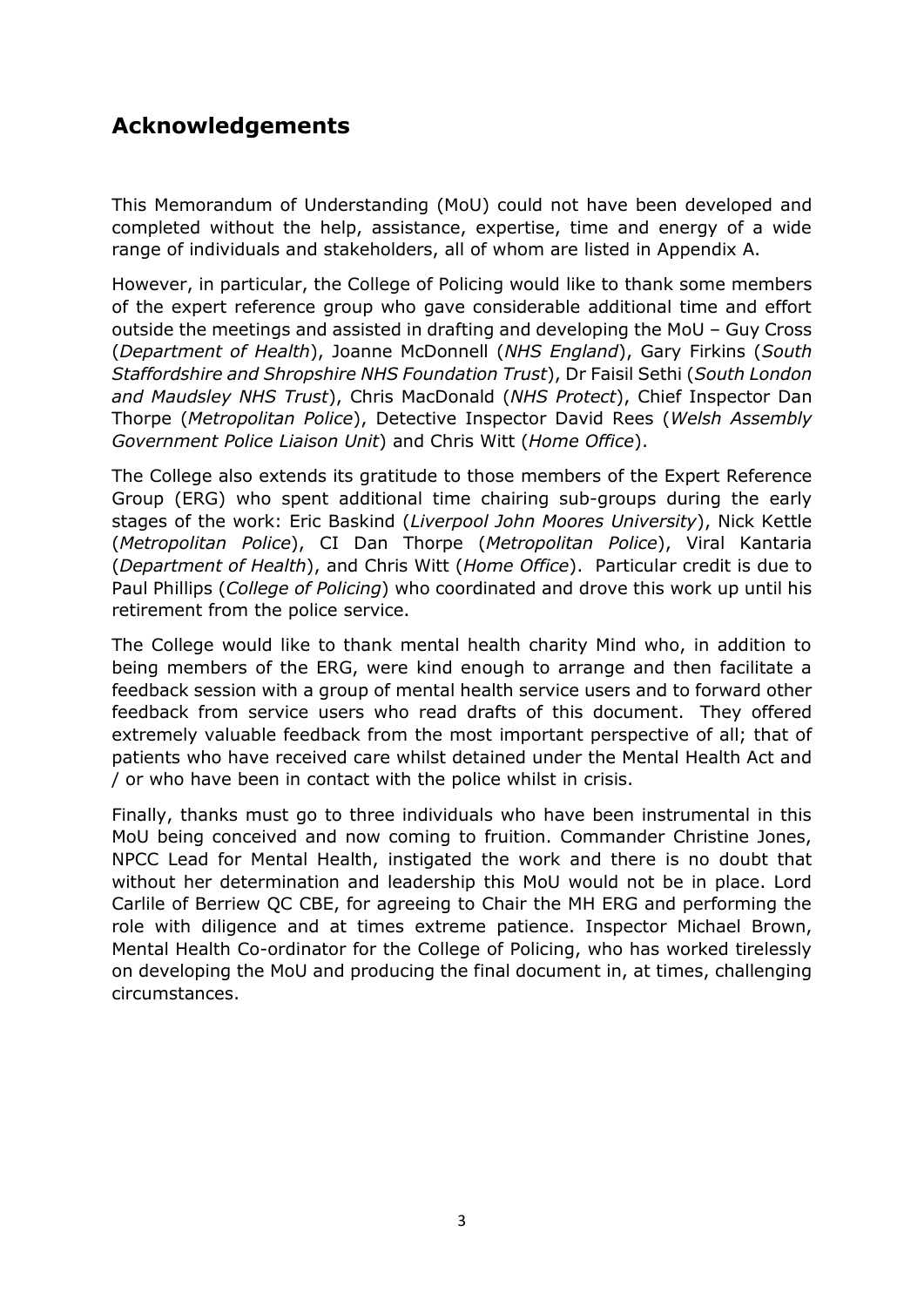# **Executive Summary**

This Memorandum of Understanding (MoU) provides clarity on the role of the police service in responding to incidents within mental health and learning disability settings. The intention is to outline when and how the responsibilities of the police service fit in to the established roles and responsibilities of care providers. This MoU is one of the objectives in the national Crisis Care Concordat (CCC) action plan and it builds upon *Positive and Proactive Care (2014)<sup>1</sup>* which relates to work undertaken by the Department of Health to reduce restraint and restrictive practices in mental health care. All areas must now ensure their local CCC action plans incorporates the approach outlined within the MoU and this is to ensure that people are treated with dignity and respect in a therapeutic environment<sup>2</sup>.

Ensuring effective and appropriate responses to mental health related incidents is "core police business"<sup>3</sup>. This remains true even where healthcare providers are responsible for the health, safety and wellbeing of their staff and patients. It is acknowledged that health providers manage the vast majority of incidents of violence and aggression and that both health providers and police see police involvement as an exceptional event.

Health providers have a duty to undertake, implement and review risk assessments for all the services they provide. The police do not have specific powers to restrain a patient for the purposes of medical treatment regardless of whether the treatment is in the patient's best interests however, research by Mind in 2013 revealed there is significant variance in the extent to which healthcare providers call the police for support around restraint and restrictive practices<sup>4</sup>.

Physical restraint can be humiliating, terrifying, dangerous and even lifethreatening. It can trigger psychological trauma, especially for people with previous experience of physical or sexual abuse. When police officers are involved this can be even more frightening. People have told us about their shock and fear when police come onto a ward and how this can exacerbate a person's distress and make the situation even more charged. This is especially true for communities which may have a negative experience of policing and where there is a history of deaths in custody. Going through this has a lasting impact and can set back a person's recovery.

People who talked to us wanted mental health staff to be proactive and use their therapeutic skills to de-escalate situations and only call on the police when absolutely necessary. They wanted the police to be better trained in understanding mental health and to hear directly from people with mental health problems, people who are through the other side of crisis and can share their insights. Whoever is involved in responding to an incident, everyone was clear on the

**.** 

<sup>1</sup> [Positive and Proactive Care \(2014\)](https://www.gov.uk/government/uploads/system/uploads/attachment_data/file/300293/JRA_DoH_Guidance_on_RP_web_accessible.pdf)

<sup>2</sup> [Crisis Care Concordat \(2014\)](http://www.crisiscareconcordat.org.uk/about/)

<sup>&</sup>lt;sup>3</sup> [Independent Commission in to Policing and Mental Health in London \(2013\).](http://www.turning-point.co.uk/media/621030/independent_commission_on_mental_health_and_policing_main_report.pdf)

<sup>&</sup>lt;sup>4</sup> [Physical Restraint in Crisis \(2013\),](https://www.mind.org.uk/media/197120/physical_restraint_final_web_version.pdf) p16.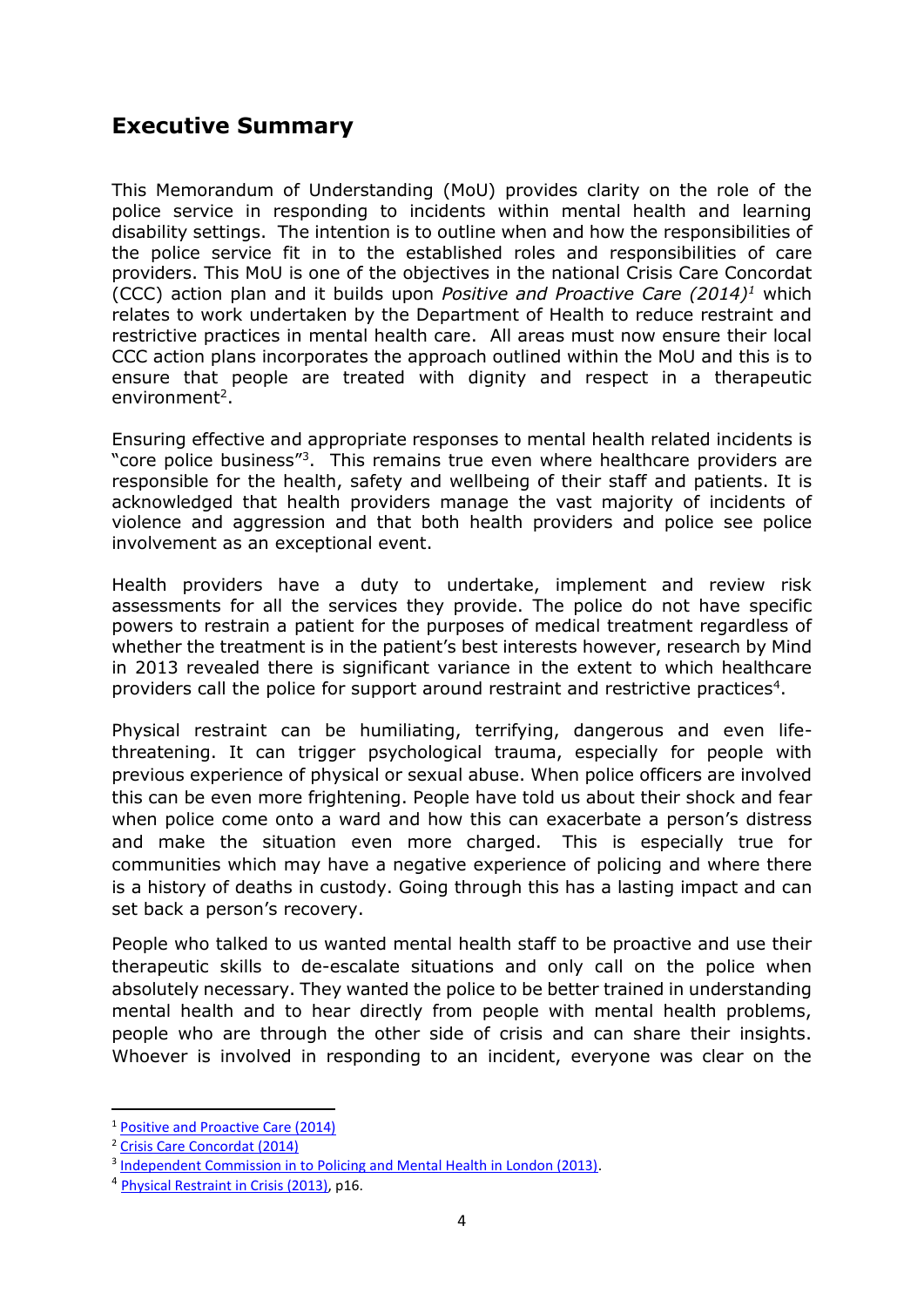importance of communication and trying to de-escalate the situation from the outset and throughout.

Each situation where the police are called for emergency assistance should be properly assessed on its merits. There will be no assumption that police cannot be involved because the patient is either detained under the Mental Health Act (MHA) or in hospital. The police role is the prevention of crime and protection of persons and property from criminal acts.

Police services and health providers should develop or review existing protocols to take account of this MoU. There should be timely joint reviews of incidents where the police use force or where the police did not attend an incident despite the agreed local protocol being properly used.

Health providers should review the prevention and management of violence and aggression training they provide for their staff and review all the incidents in 2016 where the police have been called for emergency assistance. Any dispute about pre-incident issues are matters for review after safety has been restored.

The MoU represents two years of work by a large number of health, service-user and policing agencies, independently chaired by Lord Carlile CBE QC. It has been endorsed by the National Police Chiefs' Council, Mind, the Royal College of Psychiatrists, the Royal College of Nursing and the Faulty of Forensic and Legal Medicine with a view to other organisations providing their formal support in due course.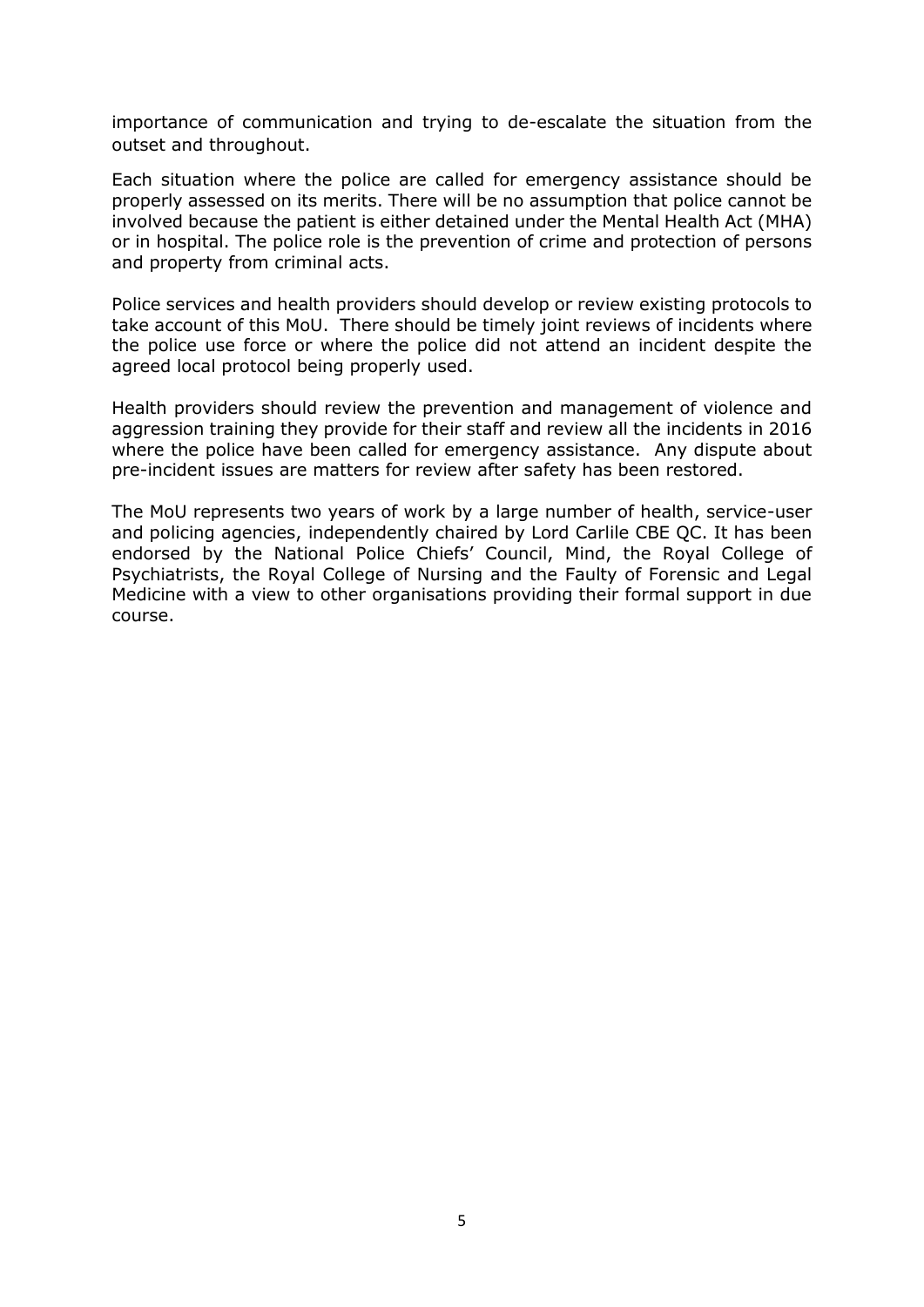# **Foreword**

# **Police attendance and / or use of restraint in mental health, learning disability and settings.**

The police service and the health service exist to deliver distinct public service functions which occasionally overlap and require joint working. It is vital to patient, staff and public safety that individual professionals and organisations understand how these functions work when responsibilities overlap in difficult circumstances which may include physical restraint.

This document relates to the first of two phases of a national initiative aimed at setting a clear direction on the following;

- **Phase one** aims to provide clarity on police attendance at mental health and learning disability inpatient settings and health based Places of Safety, and the use of compulsion and restraint in such settings.
- **Phase two** will address restraint related actions outside those settings.

Both phases aim to improve clarity and understanding as to how police officers should exercise their professional judgement in support of colleagues from healthcare professionals, and when they should be called upon to do so. The overall aim is to ensure the health and safety of patients, professionals and the public.

The Independent report of the Mental Health taskforce (2015)<sup>5</sup> commissioned by the NHS describes the current state of mental health inpatient care, and includes:

- Admissions to inpatient care have remained stable for the past three years for adults but -
- The severity of need and the number of people being detained under the

**.** 

Mental Health Act continues to increase, suggesting opportunities to intervene earlier are being missed.

- The number of adult inpatient psychiatric beds reduced by 39 per cent overall in the years between 1998 and 2012.
- Bed occupancy has risen for the fourth consecutive year to 94 per cent.
- Many acute wards are not always safe, therapeutic or conducive to recovery.
- Pressure on beds has been exacerbated by a lack of early intervention and crisis care.
- The position in Wales is similar to that in England.

On occasions, mental health care involves the use of restraint. Detention under the Mental Health Act 1983 removes the liberty of individuals, and can lead to decisions about medical treatment being taken by others, without the consent of patients. Whilst all efforts are made to avoid physical restraint, on occasion patients are restrained to ensure their own and other peoples' safety.

The risks associated with restraint are significant. The police service and healthcare providers have experienced incidents in which patients under restraint have died. Where agencies find themselves working in close partnership in fast-moving situations in which there may be danger, the potential for unclear communication, conflict between organisations' guidelines and different restraint practices have the potential to increase the difficulty in ensuring a safe and effective outcome.

<sup>&</sup>lt;sup>5</sup> [Five Year Forward View for Mental Health,](https://www.england.nhs.uk/wp-content/uploads/2016/02/Mental-Health-Taskforce-FYFV-final.pdf) NHS England (2015).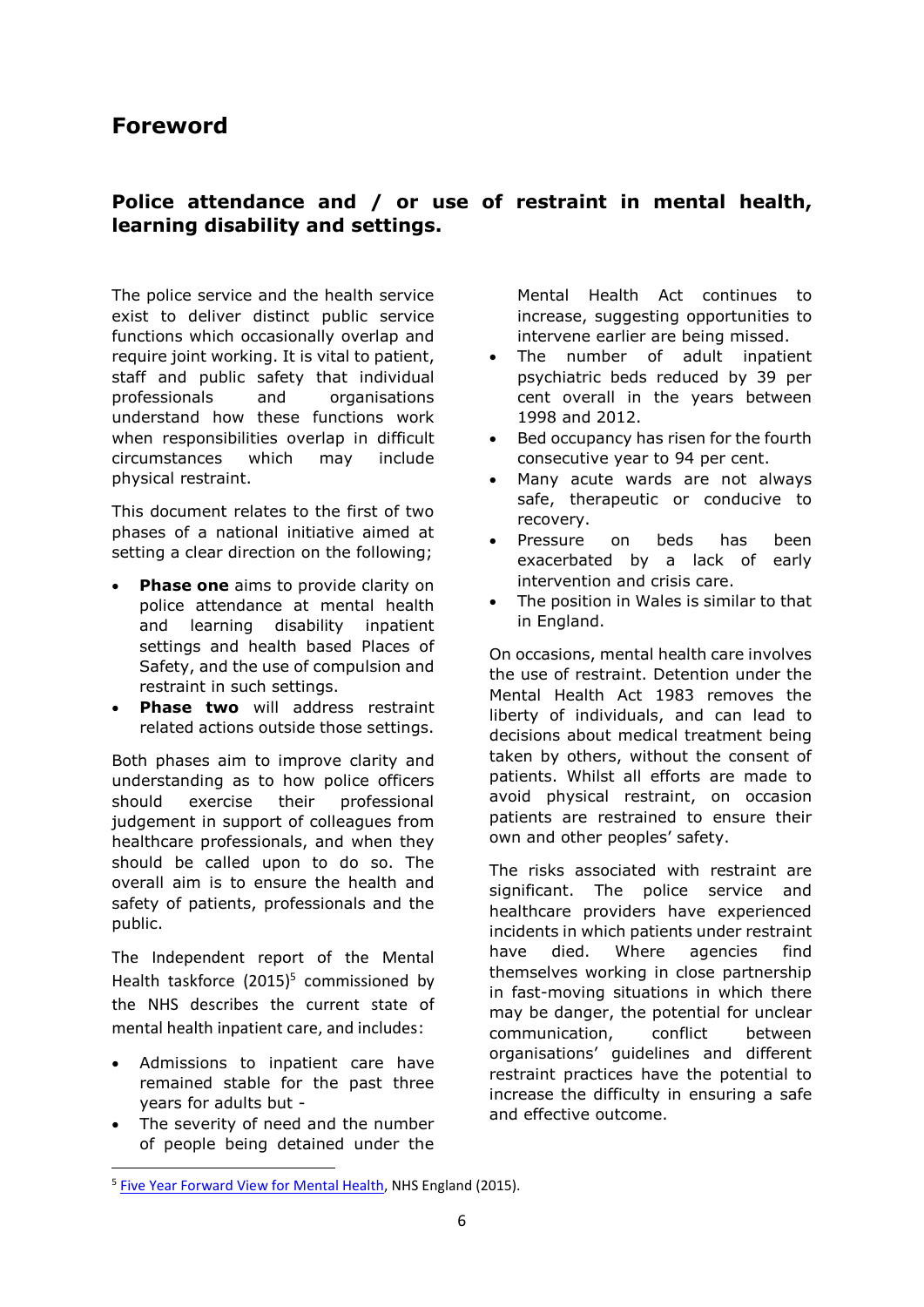This document aims to improve patient and staff safety by ensuring the best response to patient safety incidents, based on a clear and common understanding of their role, the role of others and an assessment of risk and other factors. The document outlines an approach to the assessment of incidents involving risk and instils the need for clear operational leadership during joint incidents. The overall aim is to ensure clear communication and understanding that services should work closely and effectively.

**The evidence is clear; any use of restraint or other force involves increased levels of risk and no period of time spent under restraint (especially prone restraint) is inherently safe.**

This Memorandum of Understanding (MoU), was instigated by the National Police Chiefs Council (NPCC) Business Area for Mental Health. It has been chaired independently, and led by a core group comprised of the Department of Health, representatives from the Royal College of Psychiatrists, Metropolitan Police Service, Home Office and NHS England, NHS Protect and which was coordinated by the College of Policing. Furthermore over 40 agencies / organisations were formed into the Mental Health & Restraint Expert Reference Group (MHRERG – see appendix six) to act in an advisory capacity.

The MoU aims to synthesise positive practice and provide guidance for every mental health provider and police service in England and Wales. It describes the situations when it may be appropriate for police to be involved in restraining patients, and the legal framework within which the police and health providers should work.

This guidance will be part of the mental health Crisis Care Concordat local action plans in both England and Wales.

# **Who is this for and what does it do?**

This document is aimed at –

- All operational police officers who may respond to requests for support from in-patient mental health and learning disability services and health based Places of Safety
- All healthcare staff who work in these settings, to understand the various parameters within which police officers operate.
- Strategic Leads from all relevant organisations

The document covers –

- What the NHS are committed to doing
- What the police are committed to doing
- How to manage the uncertainties which often emerge.

It applies to all patients regardless of whether they are detained under the Mental Health Act 1983.

o/grhile

**Lord Carlile of Berriew** CBE QC Chair of the Mental Health and Restraint Expert Reference Group

Chuttine area

**Commander Christine Jones** QPM Metropolitan Police NPCC Lead on Mental Health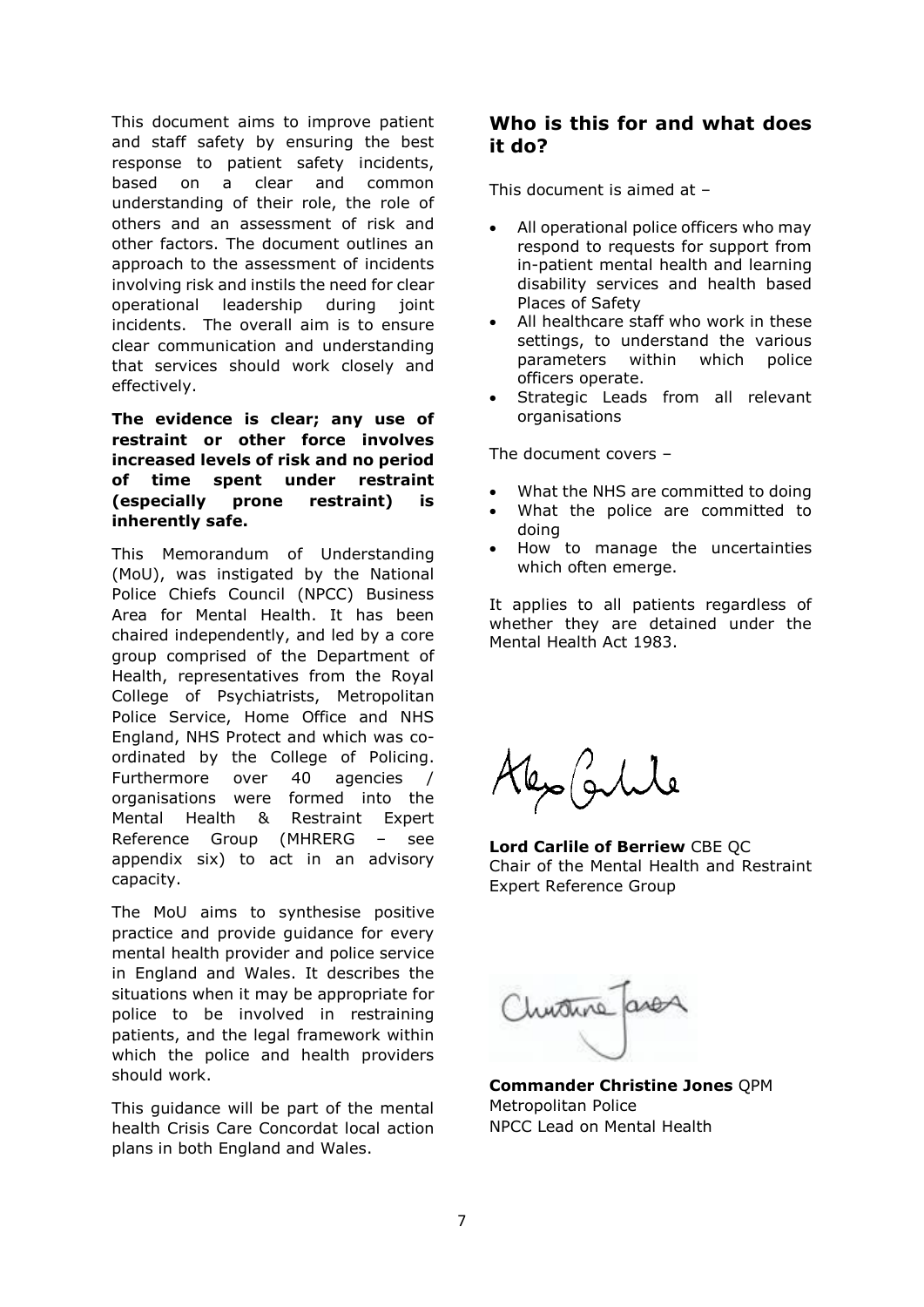# **Local Operating Protocols**

All health providers and police services in England and Wales should agree or review existing local protocols across relevant policing and health areas, to maximise clear communication and cooperation and achieve a consistency of response to mental health and learning disability inpatient settings and health based places of safety. These protocols should form part of the local Crisis Care Concordat action plans.

As a minimum these protocols should cover the following issues, and include –

### **Joint protocol commitments –**

- Staffing in both health and policing to be able to discharge their respective legal responsibilities.
- Set up agreed processes to allow information exchange between police & health before police enter health facility (See appendix three).
- Effective information exchange between police & health in order to aid assessment of risks that may present to staff, in line with section 115 of the Crime and Disorder Act 1998 (Disclosure of Information).
- Escalation procedures in each agency to problem solve, both at the operational and strategic levels.
- Provision for the joint review of individual cases of police use of restraint in mental health settings, where necessary – including any informal debrief immediately required after an incident or a more formal serious incident (SI) or near miss review, where required.
- In Wales the National Untoward Incidents Steering Group and Community of Practice provides the forum for review.
- Using the National Decision-Making Model (NDM) to identify the most appropriate actions and tactics (see appendix four).
- Oversight of the effectiveness of local arrangements and any need for local (joint) training.
- Data monitoring and reporting processes.

## **Health provider commitments –**

- All clinical interventions (e.g. taking of fluid samples, injections, etc.) with or without consent and in accordance with the law e.g. MHA status.
- Local risk assessment for the purposes of staffing requirements and contingency planning.
- Take steps that are reasonably practicable to safeguard other patients and other staff during incidents to which this MoU relates.
- Those restrictive interventions allied to psychiatric care; for example –
	- The transfer of patients to a seclusion area.
	- Transfer of patients; within or between mental health units or Accident & Emergency.
	- Administration of treatment without consent (Part IV MHA / Mental Capacity Act).
- Maintaining physical observations in the event of any restraint.
- Retaking control of any restraint as soon as it is safe to do so.
- Initiating and implementing a joint post incident review, where necessary.
- Ensuring attending police are fully aware of any physical health issues that may affect safety prior, during or post incident.
- Allocating a lead member of staff to co-ordinate the incident and instruct and inform attending police.
- These examples are subject to the existence of any exceptional factors – see the "overarching ethos", p8.

#### **Police commitments –**

- Investigation of any allegations of criminal conduct should take into account NHS Protect / NPCC's national partnership protocol for managing risk and investigating crime in mental health settings (publication expected in early 2017).
- Response to serious crime, including incidents involving weapons,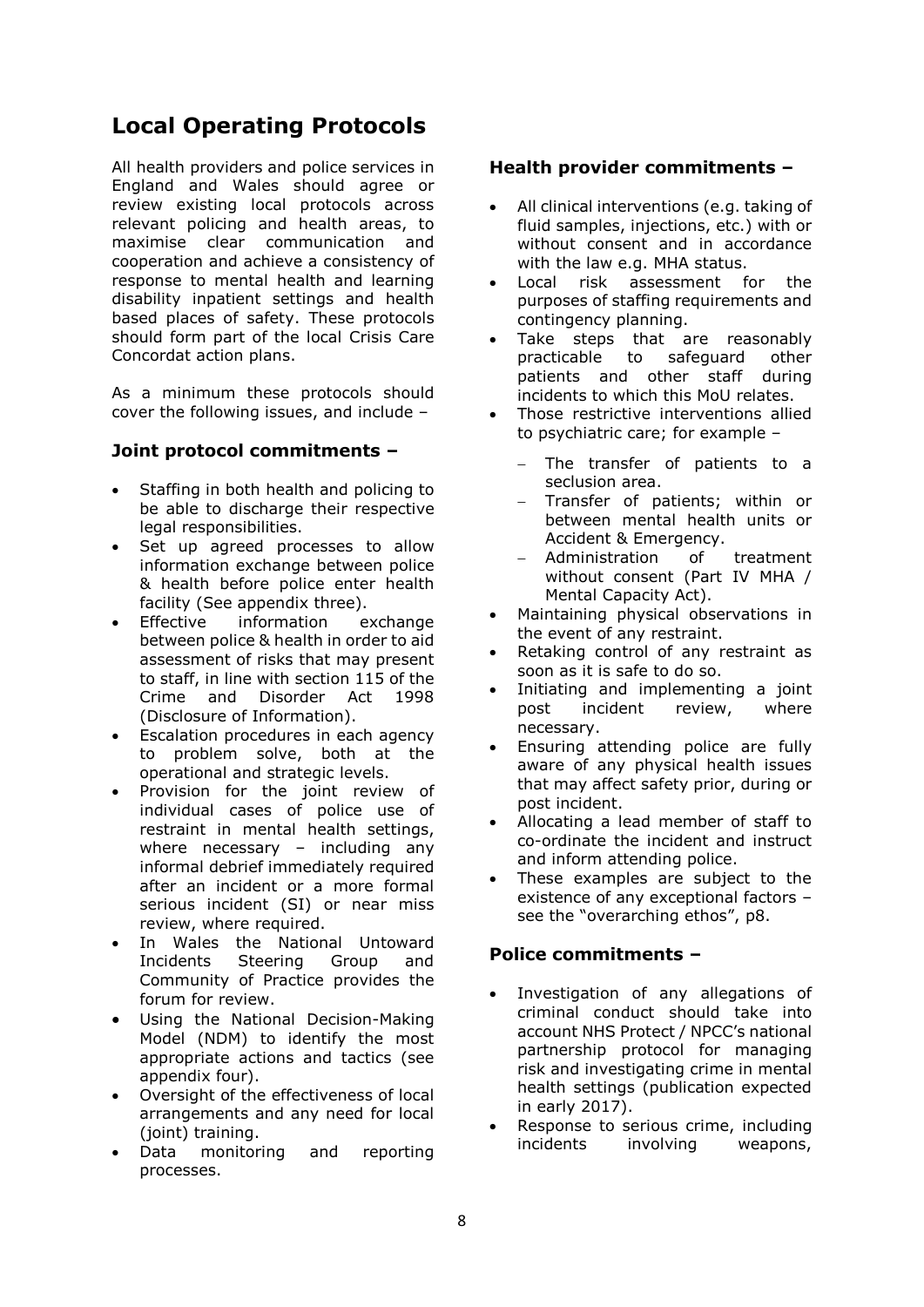barricades or hostages – see examples, below.

- Through effective response, prevention of immediate risks to life and limb, immediate risk of serious harm to persons or serious damage to property.
- Any action under the direction of court under Part III of MHA – for example, detention or conveyance connected to s55 MHA.
- Police officers should *not* arrest patients for a criminal offence if they have no intention of investigating criminal matters in order to provide an apparently legal basis to justify the use of force in connection with treatment or care.

# **The Over-Arching Ethos**

- **Each situation should be properly judged on its individual merits –**
- Police officers should NOT be called to undertake restrictive practices, connected to *purely* clinical interventions (e.g. taking of fluid samples, injections, etc.) **unless exceptional factors apply**.

These could include, but are not restricted to –

1. An effort by healthcare staff to undertake a restrictive intervention (restraint, manual handling, threatened or actual use of force or other therapeutic intervention that involves the threatened or actual use of force) without police support has led to injury to staff which compromises their ability to continue safely; OR

2. No other support from healthcare colleagues is available or appropriate in a sufficiently timely manner to ensure safety of all those affected.

• The police service should ensure an appropriate response to allegations of crime and to requests for immediate support in connection with risks of serious injury or damage, where healthcare providers' internal mechanisms have been unsuccessful and safety is then compromised.

 **Any dispute about pre-incident issues are matter for review after safety has been ensured.**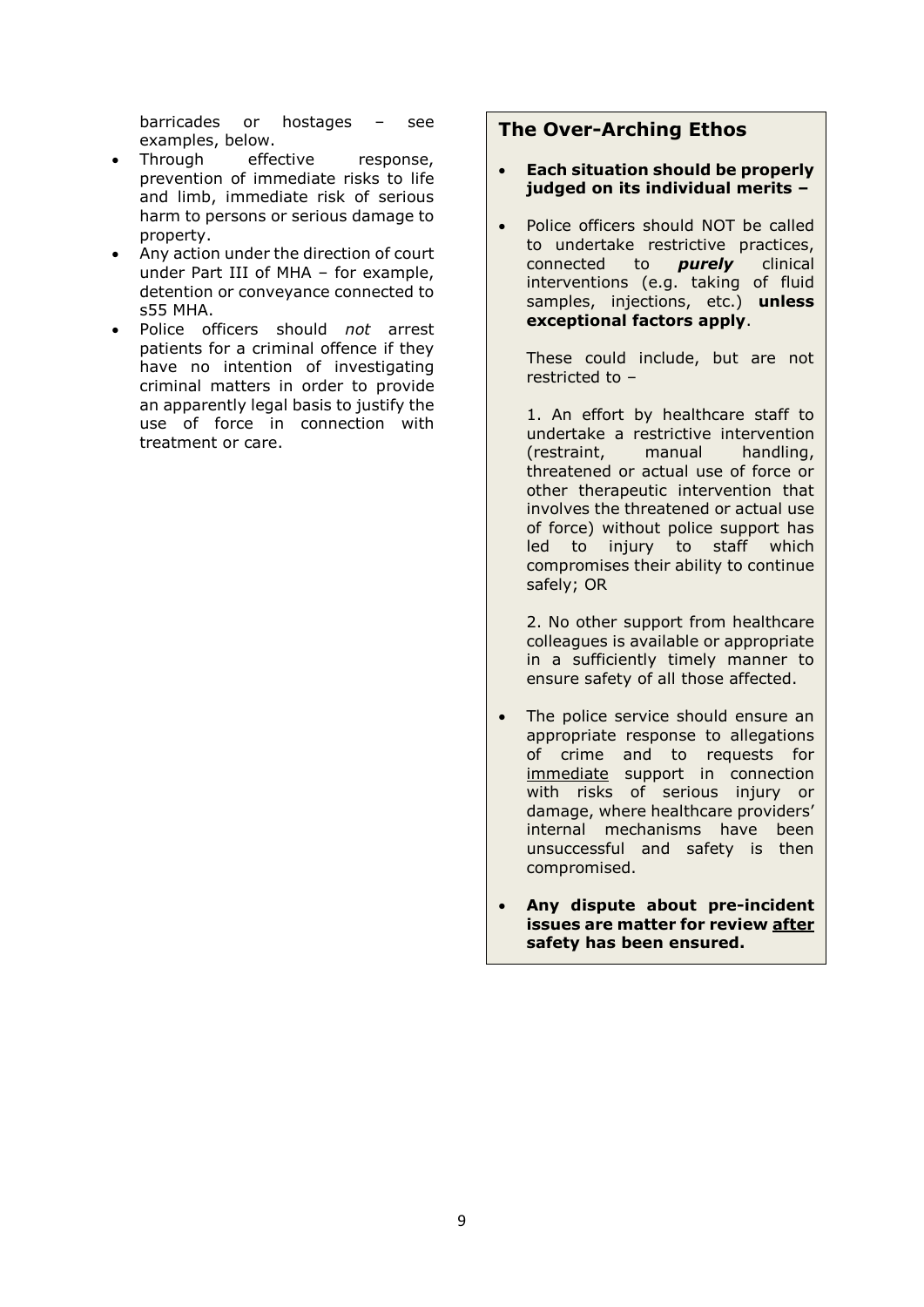# **Examples Requiring a Police Response**

### **An immediate risk to life and limb**

A patient has returned from authorised s17 leave and is in possession of a large knife. If the patient produces this weapon and threatens harm to staff an immediate police response will be necessary. If that patient left the weapon unattended in their room and staff can safely take possession of it, immediate police attendance would not be proportionate.

## **Immediate risk of serious harm**

A patient is exhibiting disturbed behaviour on a ward after returning from leave believed to be under the influence of drugs. Nursing staff have attempted to seclude the patient for their own and others' safety following one nurse being punched causing grievous injury which requires assessment in an Emergency Department. Nurses are now asking for police support to complete the seclusion because of the further risk of serious harm to staff. A police response would be appropriate.

## **Serious damage to property**

A patient in an inpatient unit has caused damage to ward infrastructure including a kitchen area where they have broken chairs, tables, windows and appliances, the floor is covered in debris and the patient continues to cause damage and throw the debris around the room. A police response would be appropriate.

## **Offensive weapons**

A patient has told staff upon return from leave that they have a knife on them for their own protection because they believe that nursing staff will harm them by giving them more drugs. It is known that the patient has a pervious history of possessing offensive weapons or sharply pointed implements. A police response would be appropriate.

#### **Hostages**

A patient has closed the door to their own room whilst a nurse is inside and is shouting, threatening to harm the nurse if anyone enters the room. The patient is asking to be allowed out of the unit as a condition of releasing the nurse and state they will harm them unless this is agreed to. There is no indication one way or the other as to whether the patient has a weapon and the noise from within the room suggests that furniture has been piled against the door to block entry. A police response would be appropriate.

## **Thinking through the examples**

- Good local relationships between providers and the police should be developed to help prevent violent situations arising through single and inter-agency work on early intervention techniques and reqular inter-agency dialogue.
- Where a restrictive intervention is required, healthcare organisations should have arrangements to convene sufficient appropriate staff to mitigate foreseeable risks – this can include cross-ward support arrangements.
- From both a Health & Safety and Human Rights law perspective the application of the Mental Health Act to patients is a matter for healthcare providers in the first instance.
- Where a therapeutic intervention has been attempted and staff have been injured and are unable to gather wider healthcare support, police officers may be requested to assist because of the ongoing risk to staff safety and their diminished ability to ensure the safety of that intervention. When so deployed police officers must work within an appropriate legal framework (see appendix one). For example, the police should not be expected to assist health staff in responding to a patient who is presenting behavioural or clinical management issues (including their transfer from one service to another), unless those exceptional or aggravating factors apply.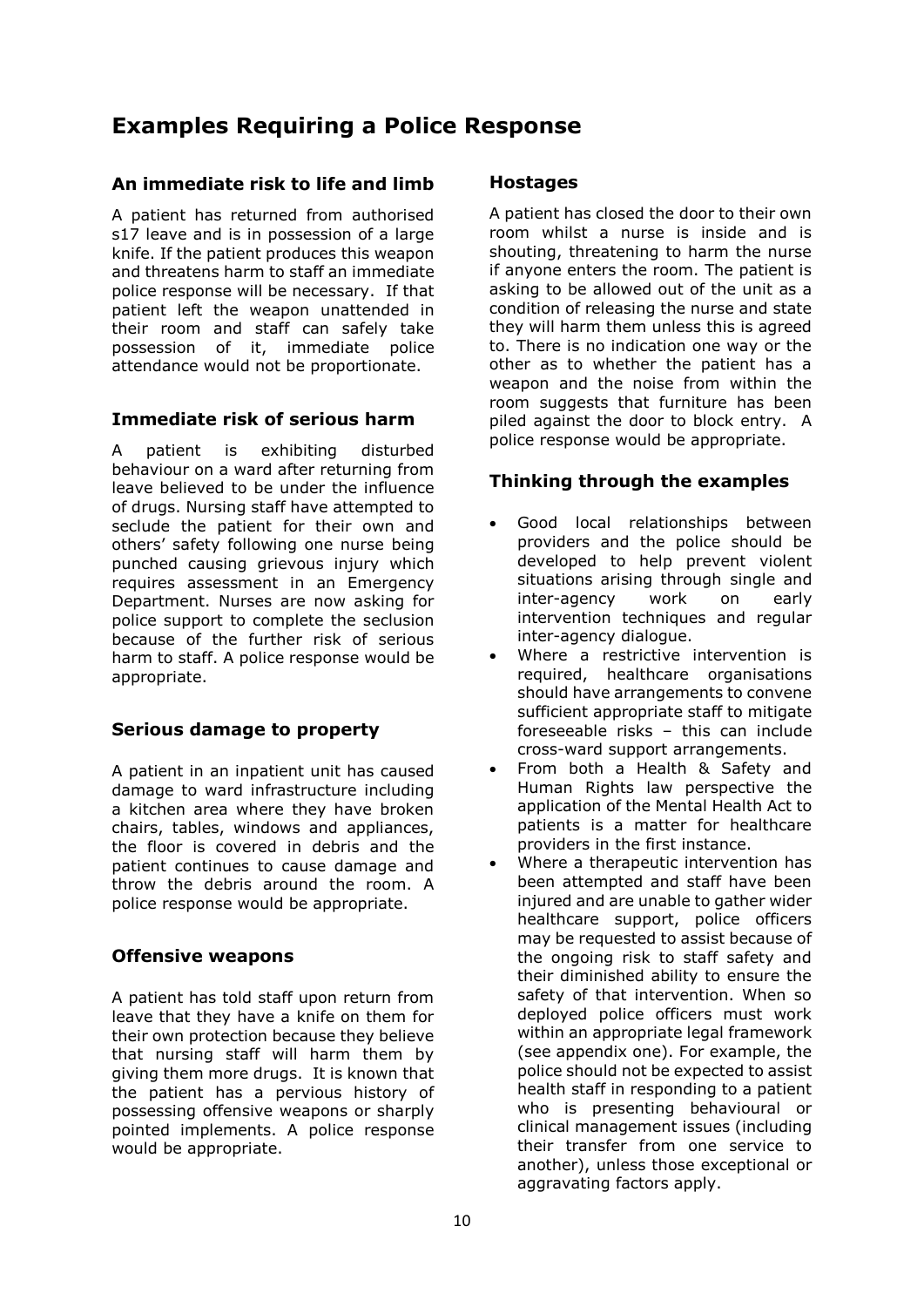- There should always be plans, led by the health provider, to manage deescalation, summoning additional staff, transporting or escorting of patients and health staff use of restraint; rapid tranquillisation must be considered before police are requested.
- A health focused incident response plan should be in place to enable staff to safely assess and confidently manage foreseeable risk situations, making a request for the police an exceptional circumstance. (See appendix three.)
- Any decision to call the police should be properly evaluated and consistently applied, in line with local protocol.

# **Police contact handling**

- No assumption should be made by the police that any incident involving any patient will always be a matter for healthcare staff alone; or that offences committed by a patient cannot or should not be investigated or prosecuted.
- Where the senior police officer at an incident has concerns about the appropriateness of police involvement, they should exercise their professional judgement on the legal powers available to them (see

appendix one) in that context and refer the matter to the duty officer.

 Where the senior nurse has concerns about the appropriateness of the police response, they should escalate that to the duty inspector and to their own managers.

### **Post-incident**

- Each organisation should ensure accessible mechanisms to allow for a subsequent joint-review.
- All police and health services should record details of incidents, report according to local policies and commit to joint review and to shared, ongoing organisational learning.
- This should include any concerns by the police as to the appropriateness of any request for them to attend.
- It should review any decision by the police not to attend an incident, after being requested to do so.
- Collate data for reporting and analytical purposes.

**What constitutes a reasonable 'mitigation of foreseeable risk' may vary across England and Wales. This MoU encourages healthcare providers, with their police partners, to identify and mitigate those variations to help meet commitments.**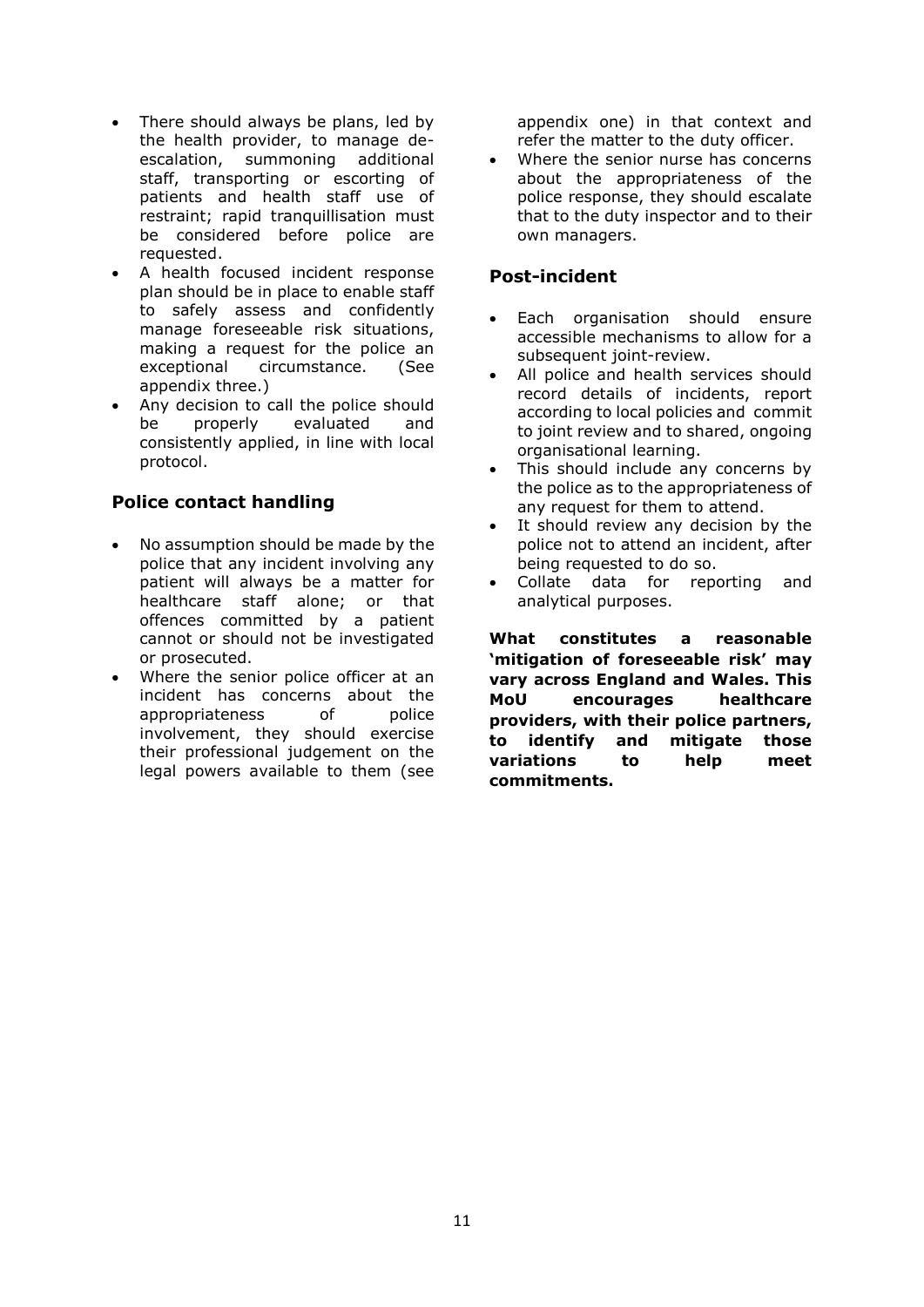# **Restraint and Restrictive Practices**

The importance of de-escalation and other verbal skills in managing violence and aggression by **all** agencies cannot be overstated. Appropriate preventative strategies are known to be effective in preventing / lessening incidents of violence and aggression and the corresponding need to consider the use of any force.

All staff using restraint to deal with violence and aggression from people suffering from mental health issues or physical illness, should be aware of potential additional problems, (e.g., medication, obesity, co-morbidity of drug and alcohol problems; Acute Behavioural Disorder $^6$  or ABD<sup>7</sup>). These factors can raise the risks of restraint<sup>8</sup>.

The long lasting impact and distress caused to patients, staff and relatives can be substantial. For these reasons, wherever possible, every effort must be made to utilise methods of dealing with violence and aggression that does not involve the use of restraint. It must be remembered that any period of restraint can be dangerous. Prolonged periods of restraint can be especially dangerous (particularly where this occurs on the ground) and features significantly in restraint-related deaths. It is, therefore, important to reduce the time a person is restrained to a minimum.

- No restraint position can ever be totally safe or free of risk.
- All take-down techniques carry additional risks.
- Prone and supine restraint positions both carry (different) risks. It is wrong to consider either one to be safer without fully understanding the practical application.

 $\overline{a}$ 

- Take-down techniques have been used when they were not entirely appropriate. When used, the person should be brought to the standing position as soon as possible.
- Care must be taken to avoid anything that impacts on the patient's airway, breathing or circulation. The mouth and/or nose must never be covered and pressure should not be applied to the neck region, rib cage and/or abdomen.
- The person must be effectively monitored in accordance with the NHS patient safety alert of December 2014<sup>9</sup> .
- Any member of police or health staff who observes a safety concern should speak up and never assume that other colleagues have picked it up.

However *any person* has the common law right to use reasonable force to protect themselves and others from life threatening situations. Furthermore, appropriate training of staff will increase an organisations capacity and capability to deal with potentially violent situations. Effective training will enable staff to be more self-sufficient and will result in fewer requests for additional health staff and police attendance. The Department of Health is leading work to develop national standards for the prevention and management of violence and aggression.

## **Clinical oversight –**

It is important to consider all aspects of medical oversight during restraint. This should include a discussion about specific roles and responsibilities. This must include an understanding of –

<sup>&</sup>lt;sup>6</sup> See Appendix Five for explanation of how this term is being used in the context of this MoU.

<sup>7</sup> RCEM [/ FFLM Guidance on Acute Behavioural](http://www.rcem.ac.uk/CEM/document?id=1006)  [Disorder](http://www.rcem.ac.uk/CEM/document?id=1006) (2016).

<sup>&</sup>lt;sup>8</sup> FFLM Guidance on the Management of ABD in [Police Custody](http://www.fflm.ac.uk/wp-content/uploads/documentstore/1310745561.pdf) (2016).

<sup>&</sup>lt;sup>9</sup> Patient Safety Alert: the importance of vital signs [during and after restrictive interventions](https://www.england.nhs.uk/wp-content/uploads/2015/12/psa-vital-signs-restrictive-interventions-031115.pdf) or manual [restraint,](https://www.england.nhs.uk/wp-content/uploads/2015/12/psa-vital-signs-restrictive-interventions-031115.pdf) NHS England (2015).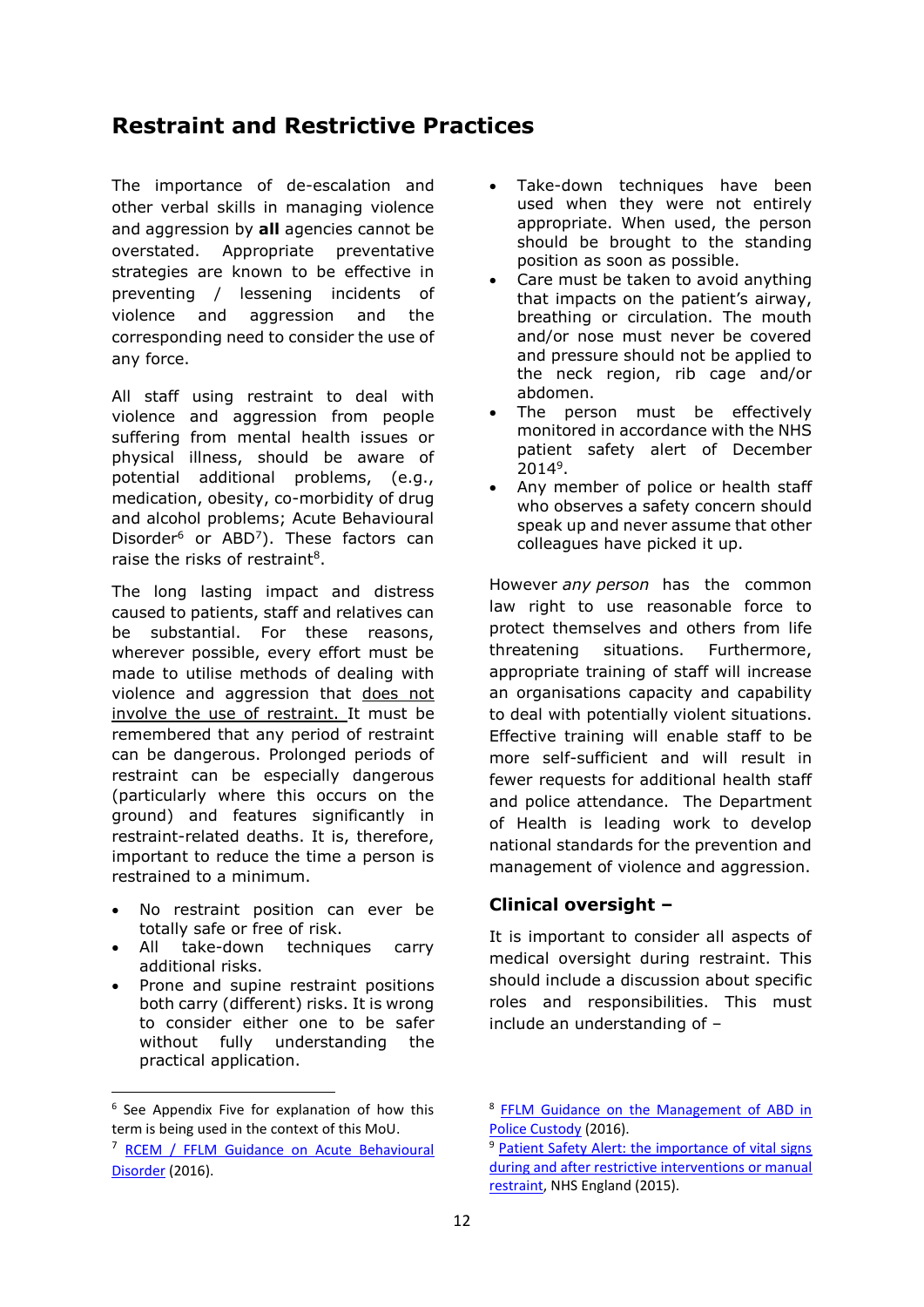- What should the healthcare staff do during and after restraint?
- What is [the minimum requirement for](https://www.england.nhs.uk/wp-content/uploads/2015/12/psa-vital-signs-restrictive-interventions-031115.pdf)  [observations](https://www.england.nhs.uk/wp-content/uploads/2015/12/psa-vital-signs-restrictive-interventions-031115.pdf) during the restraint and who should do this?
- In certain circumstances, restraint should be treated the same way as any other medical intervention. Restrictive interventions are deliberate acts on the part of other person(s) that restrict a patient's movement, liberty and/or freedom to act independently. This is usually to take immediate control of a dangerous situation where there is a real possibility of harm to the person or others if no action is undertaken, and end or reduce significantly the danger to the patient or others.
- Restrictive interventions must not be used to punish or for the purpose of inflicting pain, suffering or humiliation. The most common reasons for needing to consider the use of restrictive interventions are –
	- $-$  physical assault by the patient
	- dangerous, threatening or destructive behaviours
	- self-harm or risk of physical injury by accident
	- extreme and prolonged overactivity that is likely to lead to physical exhaustion, or
	- attempts to escape or abscond (where the patient is detained under the Act or
	- deprived of their liberty under the MCA)
- How quickly can/do healthcare staff get to the scene of a restraint and

what should happen before their arrival and upon their arrival?

After any form of manual restraint is used on a patient, health staff should monitor<sup>10</sup> the patient's physical and psychological health for as long as is clinically necessary<sup>11</sup>.

Both police and health staff may have access to manual and mechanical restraint options. For health staff mechanical restraint is defined in NICE NG10 as "a method of physical intervention involving the use of authorised equipment for example handcuffs or restraining belts, applied in a skilled manner by designated healthcare professionals. Its purpose is to safely immobilise or restrict movement of part(s) of the body of the service user."

Police officers have a range of manual and mechanical restraint options available to them and receive appropriate training in their use. These include handcuffs, body and leg restraints, plus use of irritant sprays, electro-conductive devices or other equipment. All if these options will be considered by police officers called to deal with violent patients and will be deployed in line with the National Decision model (see appendix four).

It is vital that any joint agency use of restraint is supported by shared information, clear and highly effective communication between the staff involved to ensure the safety of patients and staff. All staff should be encouraged to 'speak up and speak out' during incidents, where concerned.

**.** 

<sup>10</sup> [Violence and Aggression: short-term](https://www.nice.org.uk/guidance/ng10/resources/violence-and-aggression-shortterm-management-in-mental-health-health-and-community-settings-1837264712389)  [management in mental health, health and](https://www.nice.org.uk/guidance/ng10/resources/violence-and-aggression-shortterm-management-in-mental-health-health-and-community-settings-1837264712389)  [community settings,](https://www.nice.org.uk/guidance/ng10/resources/violence-and-aggression-shortterm-management-in-mental-health-health-and-community-settings-1837264712389) para 1.4.33. National Institute of Health and Care Excellence, NG10, (2015).

<sup>11</sup> [Patient Safety Alert: the importance of vital](https://www.england.nhs.uk/wp-content/uploads/2015/12/psa-vital-signs-restrictive-interventions-031115.pdf)  [signs during and after restrictive interventions](https://www.england.nhs.uk/wp-content/uploads/2015/12/psa-vital-signs-restrictive-interventions-031115.pdf)  [or manual restraint,](https://www.england.nhs.uk/wp-content/uploads/2015/12/psa-vital-signs-restrictive-interventions-031115.pdf) NHS England (2015).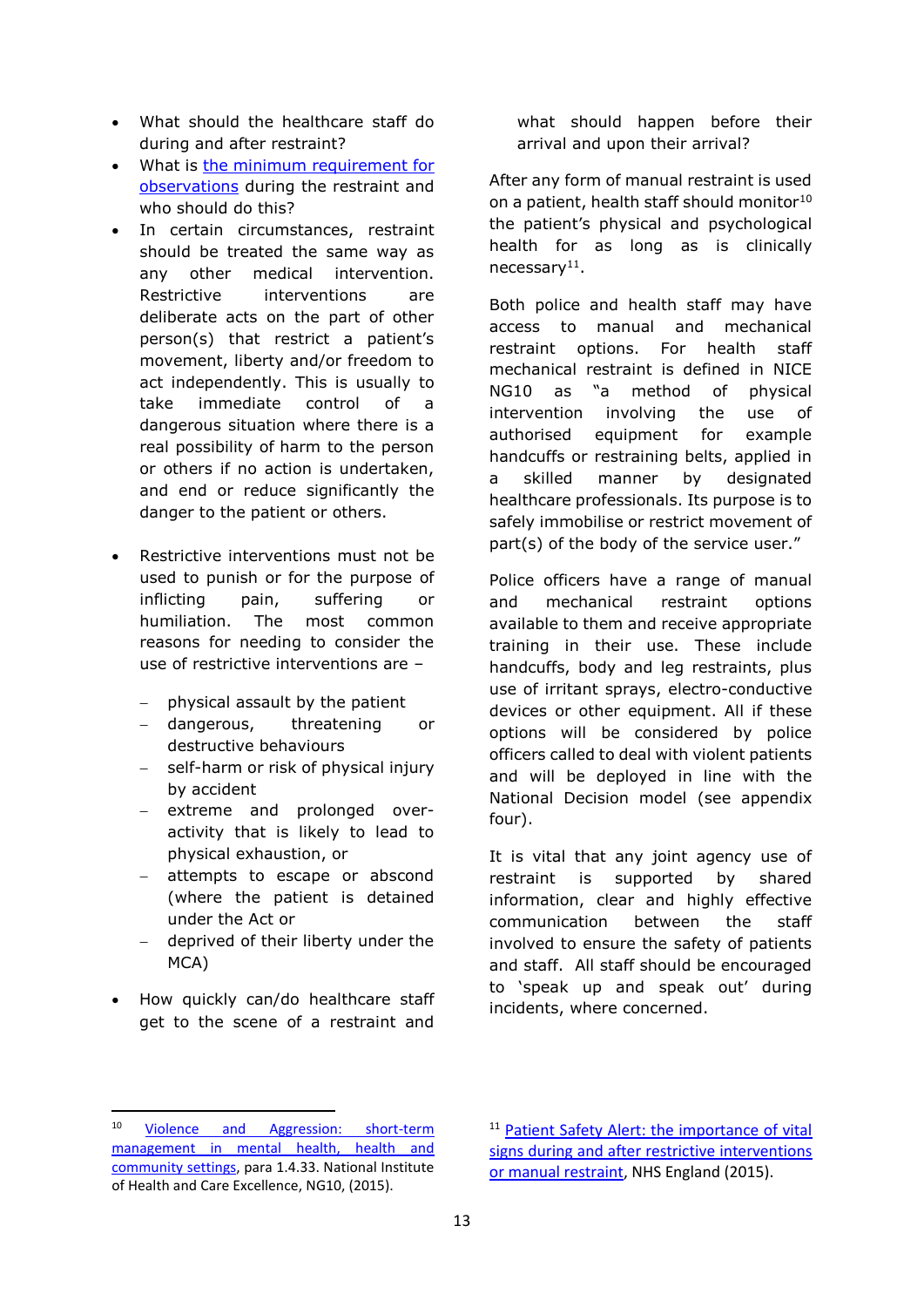# **Learning the Lessons**

There should be overarching scrutiny and review jointly conducted by health providers, police and other relevant partners and this should align with the existing requirements for agencies set out below. The review should include the perspective of the patient concerned (where they have agreed to share it), or in the case of a fatality, that of the family.

The three key levels should in all cases be led by the mental health service provider and are as follows:

# **Local (level 1)**

*In the event of a near miss, no injury incident, non-RIDDOR (*Reporting of Injuries, Diseases and Dangerous Occurrence Regulations 2013) *reportable injury –*

A local review, led by the mental health service provider with appropriate police or other agency inclusion. This organisational learning should at the very minimum be shared locally and with all the agencies involved in the incident. This should inform local procedures, arrangements and processes. Opportunities to share learning via local health professional and police professional groups should be encouraged as open and transparent learning.

# **Serious Incident Review (level 2)**

*In the event of a serious incident as defined by the NHS*<sup>12</sup> *Serious Incident Framework (England) and Patient Safety Wales (Wales), notifications that fall within RIDDOR or repeated level 1 failures –*

The mental health service provider should review in accordance with the NHS Serious Incident<sup>13</sup> or Patient Safety Wales Frameworks<sup>14</sup>.

**.** 

This review is to be led by the service provider with appropriate police or other agency inclusion. Notification should be in accordance with RIDDOR and the relevant NHS Serious Incident Patient Safety Framework.

Organisational learning will be captured and disseminated as part of the Serious Incident Review Process; this should also be fed back to CCG / LHB commissioners allowing incidents to be taken in to consideration during any subsequent commissioning / contractual discussions, as appropriate.

# **Statutory Enforcement (level 3)**

*In the event of a fatality, an incident requiring investigation by, for example, the CQC (England) and HIW (Wales), falling within HSE investigation criteria or a complaint made to an enforcing authority –*

This will generally take the form of an investigation by the HSE and/or CQC/HIW. The police will lead if the investigation is one of murder, manslaughter or corporate homicide. The IPCC must be informed of any incident involving death or serious injury in police custody or following police contact if it may be possible that custody or contact contributed in any way, directly or indirectly. Formal, statutory level 3 investigations will generate national learning outcomes via statutory body guidance, HM Coroners inquests (Reg 28 notices), changes in local or national guidance and reports such as the IPCC learning reports<sup>15</sup>.

The relevant lead agency such as the NHS and Police will often also issue national learning, guidance and changes in practice following serious incident investigations at this level. These investigations will also need to adhere to

<sup>12</sup> Private healthcare organisations, providing services on behalf of the NHS or independently, may have similar policy frameworks.

<sup>&</sup>lt;sup>13</sup> [NHS Serious Incident framework,](http://www.england.nhs.uk/patientsafety/serious-incident/) NHS England (2015).

<sup>14</sup> [Patient Safety Wales,](http://www.patientsafety.wales.nhs.uk/patient-safety-incidents) downloaded 07/01/2017.

<sup>&</sup>lt;sup>15</sup> [Learning the Lessons](https://www.ipcc.gov.uk/reports/learning-the-lessons/learning-lessons) reports, IPCC.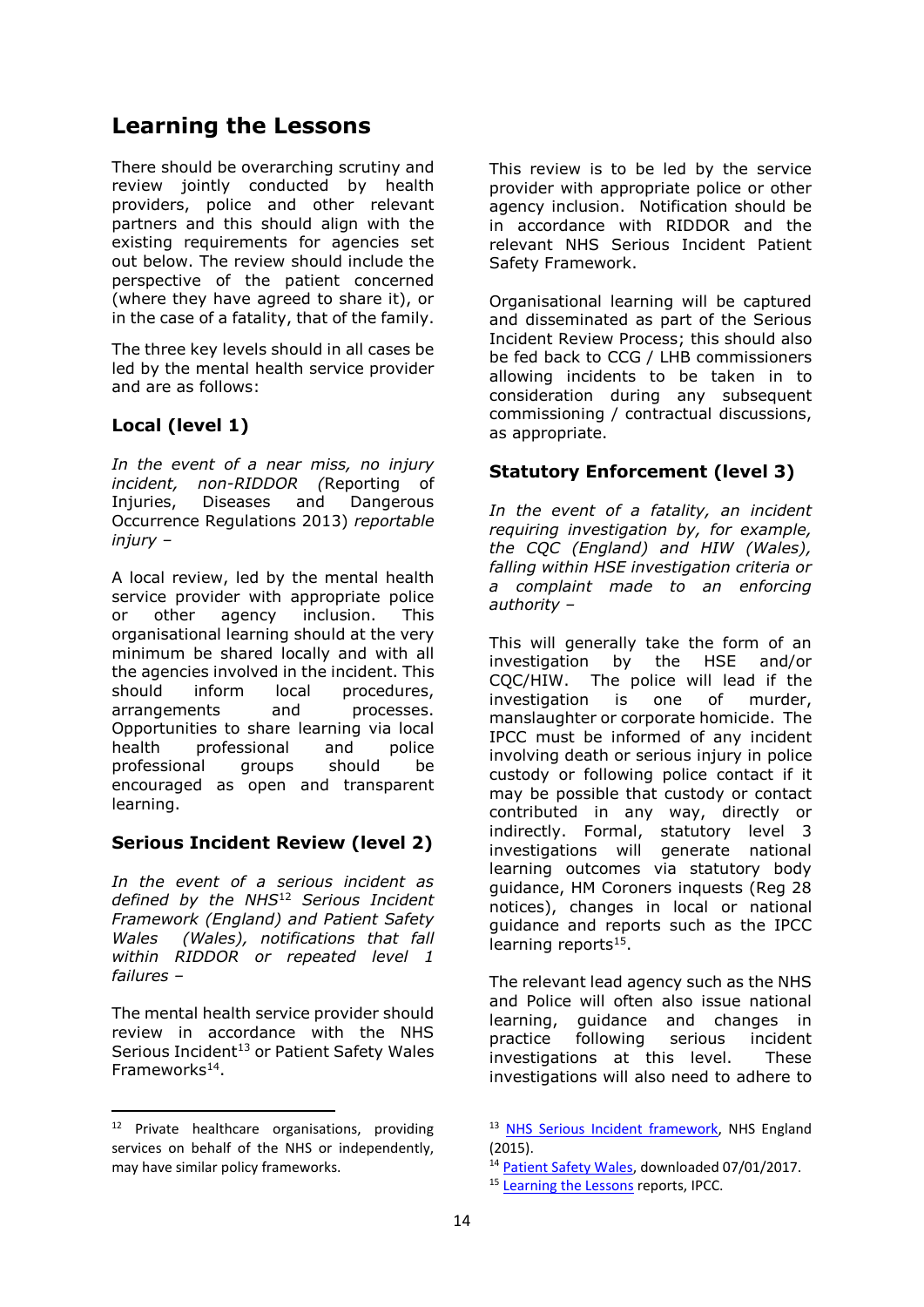the following which define investigation criteria, responsibilities and information sharing agreements:

- MoU between COC, the HSE and Local [Authorities in England.](http://www.hse.gov.uk/aboutus/howwework/framework/mou/mou-cqc-hes-law.pdf)
- [MoU between HIW and HSE in Wales.](http://hiw.org.uk/docs/hiw/publications/160404hsemouen.pdf)
- [Work-related deaths:](http://www.hse.gov.uk/pubns/wrdp1.pdf) liaison with police, prosecuting authorities, local authorities and other interested authorised including consideration of individual and corporate manslaughter or homicide**.**

All mental health services and the police, should maximise learning opportunities and ensure lessons to improve understanding, guidance, practices, processes are exploited. This process should involve people who use mental health services. Health commissioners have a key role to play in ensuring the learning translates into the provision of effective, safe and progressive services.

Procedures should be established (or reviewed) to ensure joint organisation learning where incidents in mental health or learning disability inpatient units or mental health place of safety locations require the involvement of the police or other state agencies. Where appropriate, all the relevant agencies should be involved in the organisational learning review process to maximise evidencebased learning to prevent recurrences.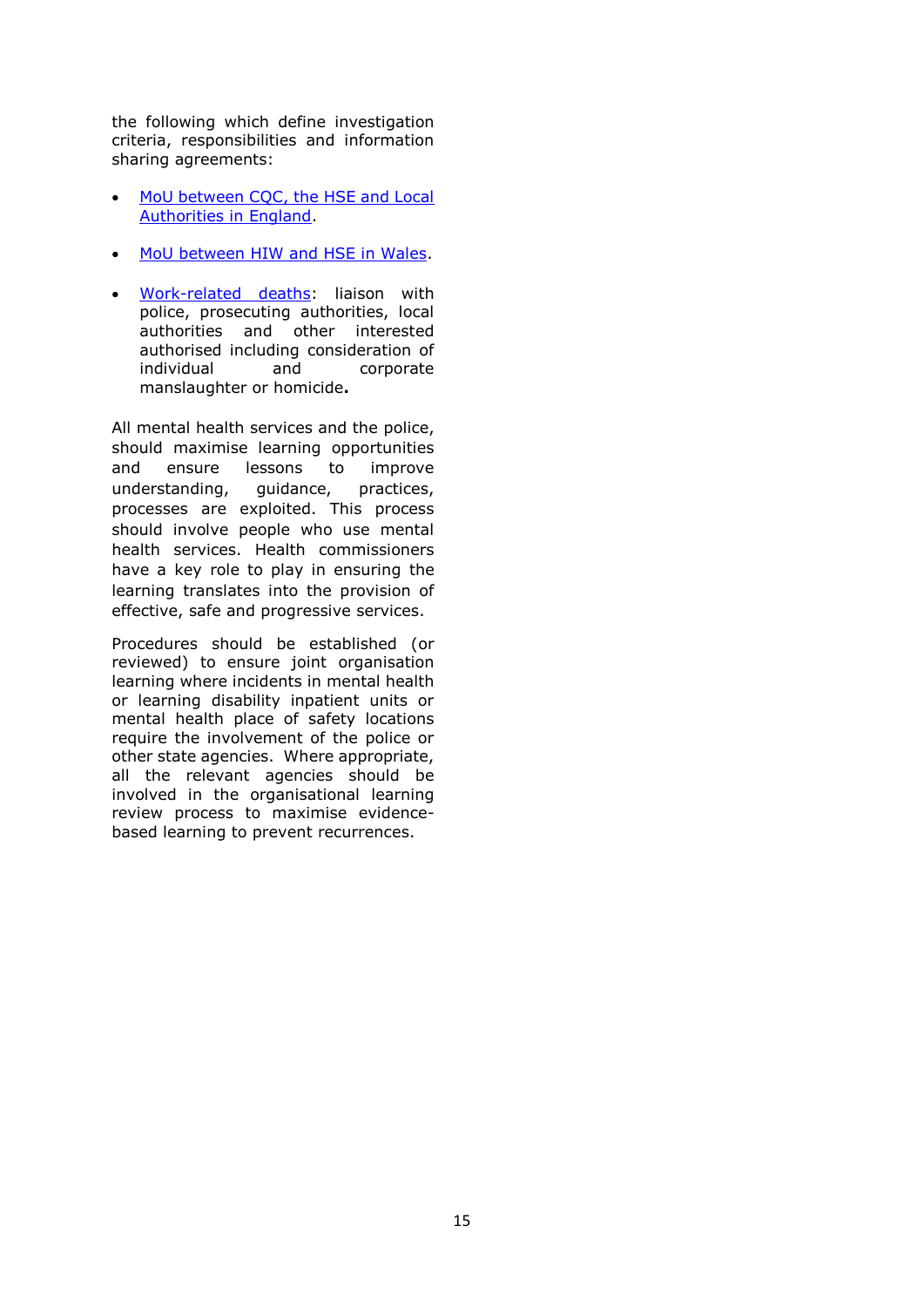# **The Next Steps**

This document is a Memorandum of Understanding between National Police Chiefs' Council, Mind, the Royal College of Psychiatrists, the Royal College of Nursing and the Faulty of Forensic and Legal Medicine. The work has been coordinated and is fully supported by the College of Policing and will be published on their website.

The list of organisations who have formally supported the MoU, as well as those who advised on its development will be listed on the College of Policing website.

All CCC areas are now required to ensure effective local arrangements on these issues, given this MoUs status under the national Crisis Care Concordat action plan.

Any future events which generate learning may cause the MoU to be reviewed and, if necessary, updated with the agreement of the signatories.

The MHRERG will now commence Phase 2 of its work exploring how the use of restraint by police is reduced in incidents involving mental health conditions in non-mental health settings and public places.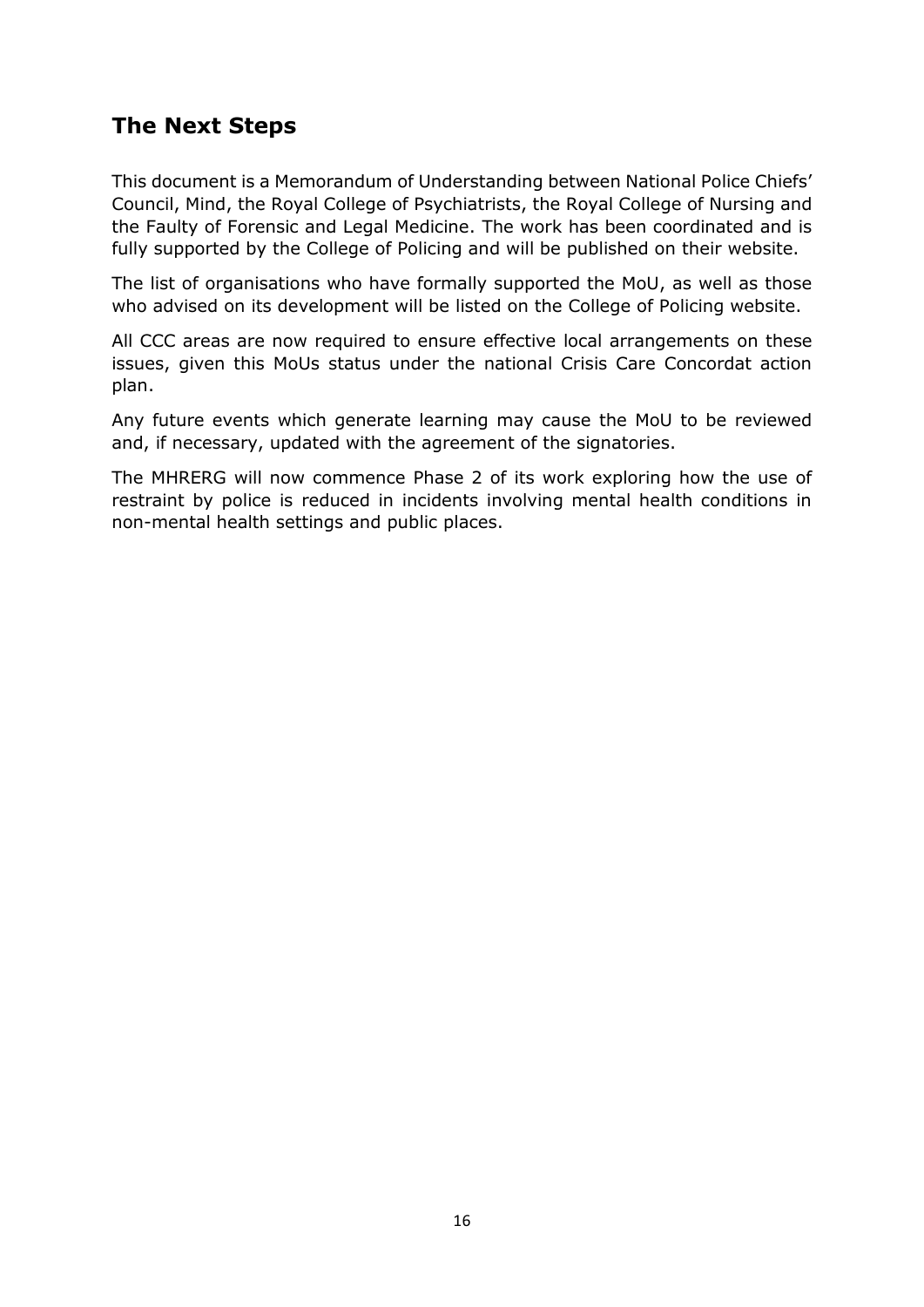# **Appendix One – THE LAW**

# **Over-arching frameworks –**

All Health and Police Services are governed by the over-arching requirements of both Human Rights and Health & Safety Law. Whatever local protocols and practice look like, they must be capable of justification against those obligations. The legal advice in support of this protocol outlines that the primary responsibility for the Health & Safety of patients, as well as the protection of their human rights, rests with healthcare providers. However, police services also carry obligations around the investigation and prosecution of criminal offences and the protection of life and serious damage to property.

The nature of the interface and the overlap between challenging behaviours and criminal conduct is such that there will not always be an obvious distinction or absolutely clarity between challenging behaviours and criminal conduct. Ultimately, there needs to be an appreciation by all professionals that 'grey areas' exist about those circumstances that should 'obviously' be a responsibility for one organisation and not involve the other. In situations of ambiguity where safety is compromised, it should be borne in mind that police officers acting in pursuance of an objective under the Mental Health Act 1983, will be protected from liabilities under s139 MHA as long as they have done so in good faith, with reasonable care, which will involve careful assessment of the risks of acting versus not acting, in a particular situation. Healthcare professionals should also bear in mind that officers will in such circumstances not usually be under an obligation, strictly speaking and may have legitimate reasons for reluctance to become involved with interventions under the Mental Health Act.

The following provisions are of particular relevance to this guidance –

#### **Human Rights Act 1998**

- **Article 2**  the right to life.
- **Article 3**  the right not to suffer inhumane and degrading treatment.
- **Article 5** the right to liberty and security.
- **Article 8**  the right to privacy for family life.

#### **Health & Safety at Work Act 1974**

- **Section 2** employers should ensure, so far as is reasonably practicable, the health, safety and welfare at work of all employees.
- **Section 3** employers should conduct their undertakings in such a way as to ensure, so far as is reasonably practicable, that persons not in their employment who may be affected are not thereby exposed to risks to their health and safety.
- **Section 7** employees should take reasonable care of their own health and safety and that of others who may be affected by their acts or omissions at work; and cooperate by following any requirement imposed on them by their employer.

#### **Management of Health and Safety at Work Regulations 1999**

 **Regulation 3** – every employer shall make a suitable and sufficient assessment of the risks to the health and safety of his employees to which they are exposed whilst they are at work; and the risks to the health and safety of persons not in their employment arising out of or in connection with the conduct of the undertaking. (Need to be foreseeable risks, and you are not expected to eliminate all risks, but protect people as far as is reasonably practicable).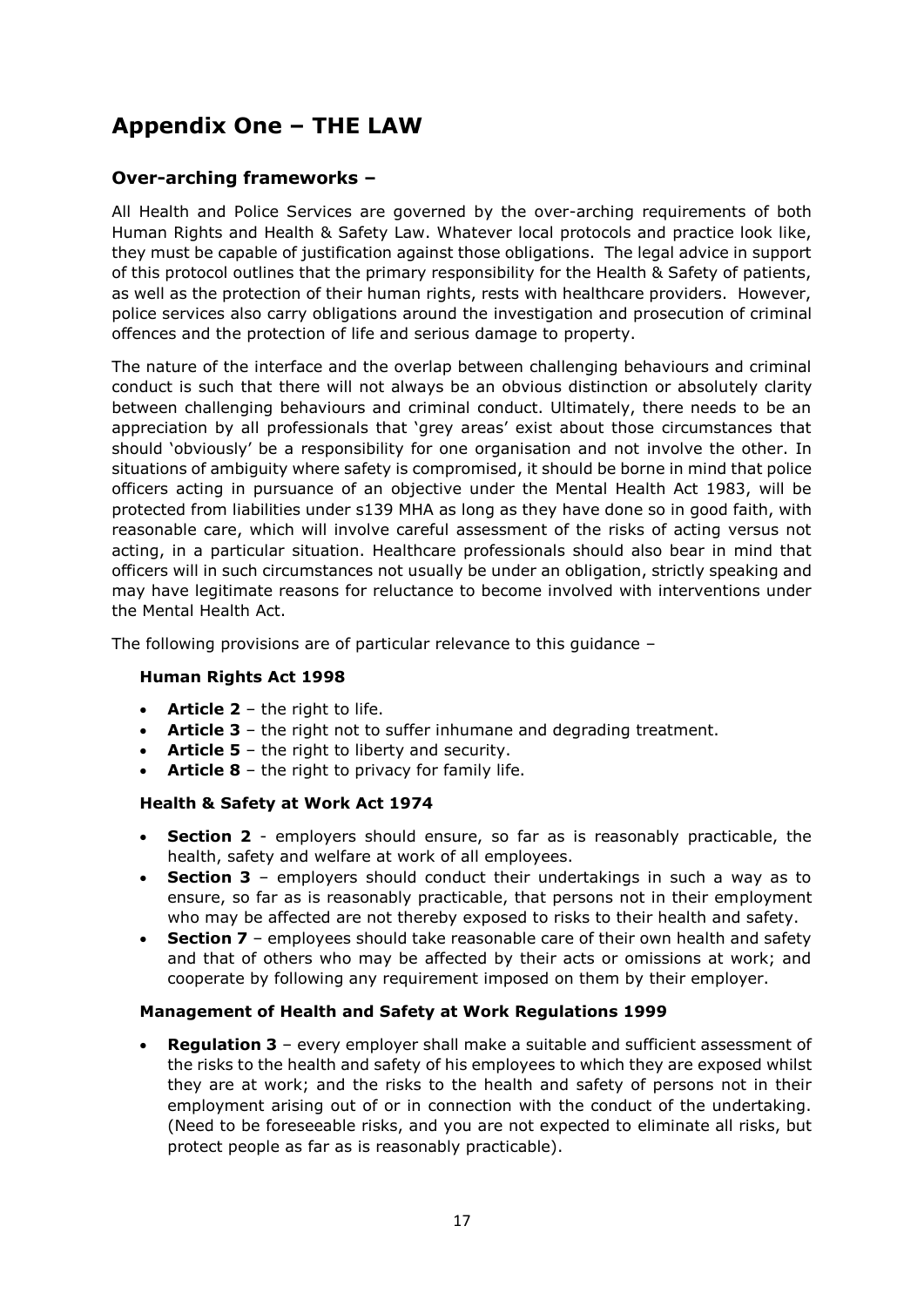**Regulation 5** – employers need to introduce preventative and protective measures to control the risks identified by the risk assessment.

### **Police powers –**

There are very few police powers which are, in fact, exclusively reserved to the office of constable. Many legal authorities perhaps considered to be police powers are those of all citizens, including healthcare professionals.

#### **The Police and Criminal Evidence Act 1984 –**

- **Section 24 PACE** this provision is the power for constables to arrest individuals for an offence.
- **Section 117 PACE –** where any provision of PACE confers a power upon a constable and does not provide that the power may only be exercised with the consent of a person other than a police officer, the officer may use reasonable force, if necessary, in the exercise of the power.

#### **Code G (2012) of the Codes of Practice to PACE –**

Where an offence is alleged or has occurred, it does not automatically follow that police officers may arrest that person - it remains subject to the 'necessity test'.

Grounds of necessity include –

- To ascertain the person's name or address.
- $\bullet$  To prevent the person -
	- causing physical injury to himself or any other person
	- $-$  suffering physical injury
	- causing loss of or damage to property
	- committing an offence against public decency
	- $\overline{a}$  causing an unlawful obstruction of the highway.
- To protect a child or other vulnerable person from the person in question
- To allow the prompt and effective investigation of the offence or of the conduct of the person in question;
- To prevent any prosecution for the offence being hindered by the disappearance of the person in question.

#### **Detention in police custody -**

Many of those grounds of necessity would apply to situations under consideration in this guidance and it is relevant to consider what happens after arrest: constables must remove any arrest person to police custody and bring them before the custody officer (also usually known as the custody sergeant). The custody officer must then assess, under s37 PACE, whether there is sufficient evidence to charge the person with the offence for which they have been arrested.

Where such evidence exists, they must charge the person; where it does not they may only detain them in custody where this is necessary to secure and preserve evidence or obtain evidence by questioning. They must also, at all times have regard to the health of the person under arrest and ensure their wellbeing – anyone whose health is at risk in custody must be examined and potentially transferred to hospital.

Once the grounds for detention in police custody cease to apply, s34 of PACE directs the custody officer to bring that person's detention to an end. This is an assessment based upon the evidence for a criminal prosecution and is not based on any other consideration, including difficulties in securing transfers of MHA patients to more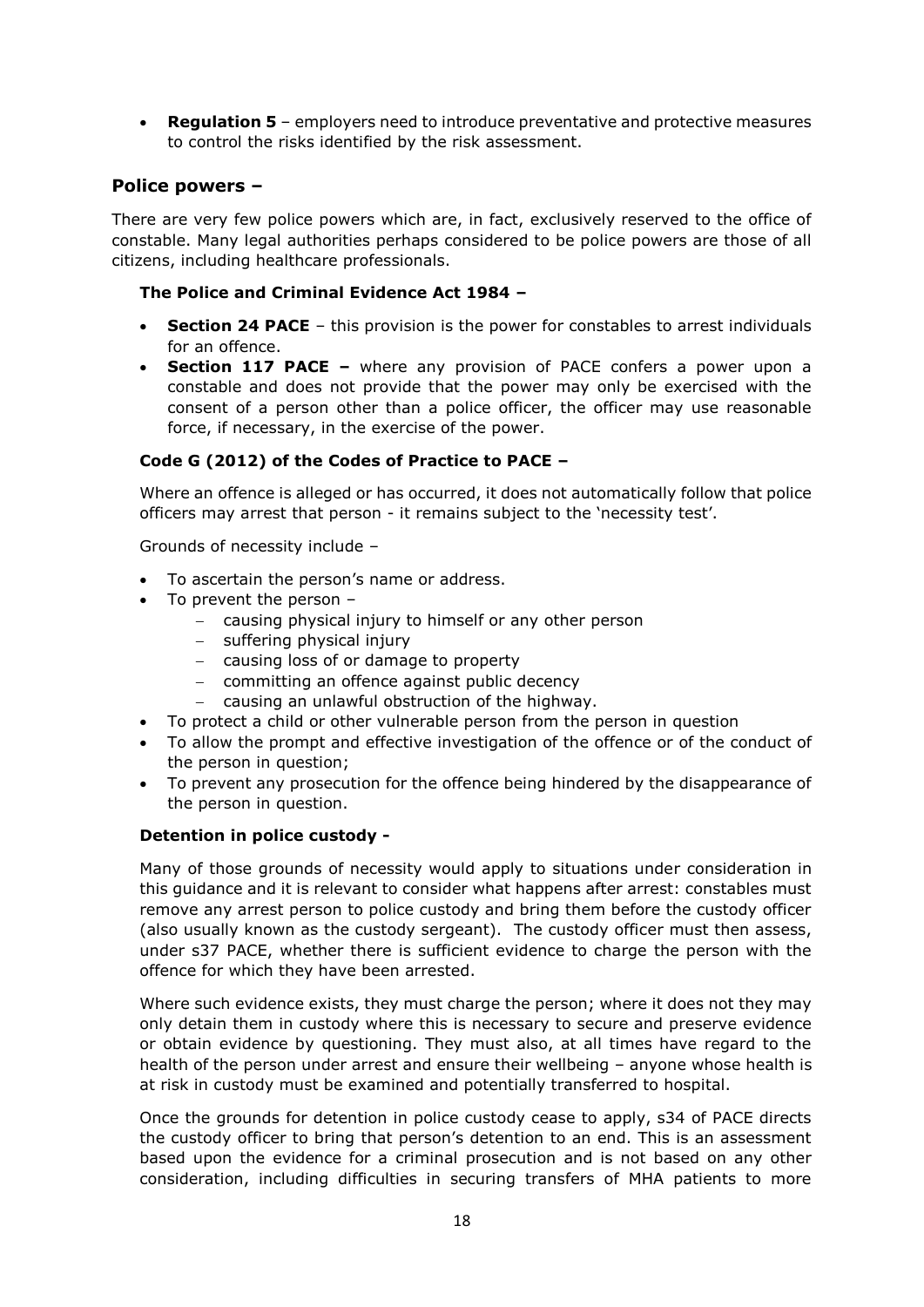restrictive settings. In addressing the question of whether any patient has allegedly offended, these considerations around arrest and detention should be borne in mind.

# **Mental Health Act 1983 –**

Where a patient is detained in hospital under the main provisions of either Part II or Part III MHA, they are liable to treatment decisions to be taken without their consent, under Part IV of the Act. This covers various circumstances in which treatment may be administered, including administration of medication or a decision to seclude or transfer a patient, as part of an overall approach to their care and covers emergency situations.

- **Section 19 MHA** covers the transfer of patients from one healthcare facility to another.
- **Part IV MHA** includes various sections between 56-64 which pertain to the administration of treatment without consent. They imply the use of reasonable force in the least restrictive way, where this is necessary to achieving the purpose of those provisions.
- **The application of restrictive practices is the responsibility of healthcare professionals where this is connected to these objectives under the MHA.**
- Police officers' involvement in such situations should be connected to some 'exceptional' factor, as defined on page 11.

# **Other Legal Provisions –**

All citizens may rely upon the following statutory and common law provisions to intervene in a situation to keep themselves or others safe from harm. It will be a matter of risk assessment, competence and degree as to whether any intervention should be undertaken by health or policing professionals under these frameworks –

#### **Common Law –**

- The common law is based on the precedents which have been established by the courts and is not set against the background of Acts of Parliament. There are therefore no 'sections' to which to refer, as mentioned above for PACE.
- **Doctrine of necessity** Baroness Hale said in the Court of Appeal in 2003 that "the common law doctrine of necessity … has two aspects. There is a general power to take such steps as are reasonably necessary and proportionate to protect others from the immediate risk of significant harm. This applies whether or not the patient lacks capacity to make decisions for himself …" (*Munjaz v Mersey Care NHS Trust and S v Airedale NHS Trust* [2003] EWCA Civ 1036, at para. 46).
- **Breach of the Peace**  this fourteenth century common law provision has now been affected by modern human rights legislation and has limitations that need to be understood. A Breach of the Peace is any situation in which harm is caused to a person or to their property in their presence. In 2014, the Court of Appeal ruled<sup>16</sup> that arresting someone to prevent a Breach of the Peace was only lawful where officers intended to take that person before a Magistrate. (This is subject to an appeal to the Supreme Court; the MH ERG will keep this under review during 2016/7.)

 $\overline{a}$ <sup>16</sup> *R (on the application of Hicks and Ors) v Commissioner of Police of the Metropolis (2014) EWCA Civ 3*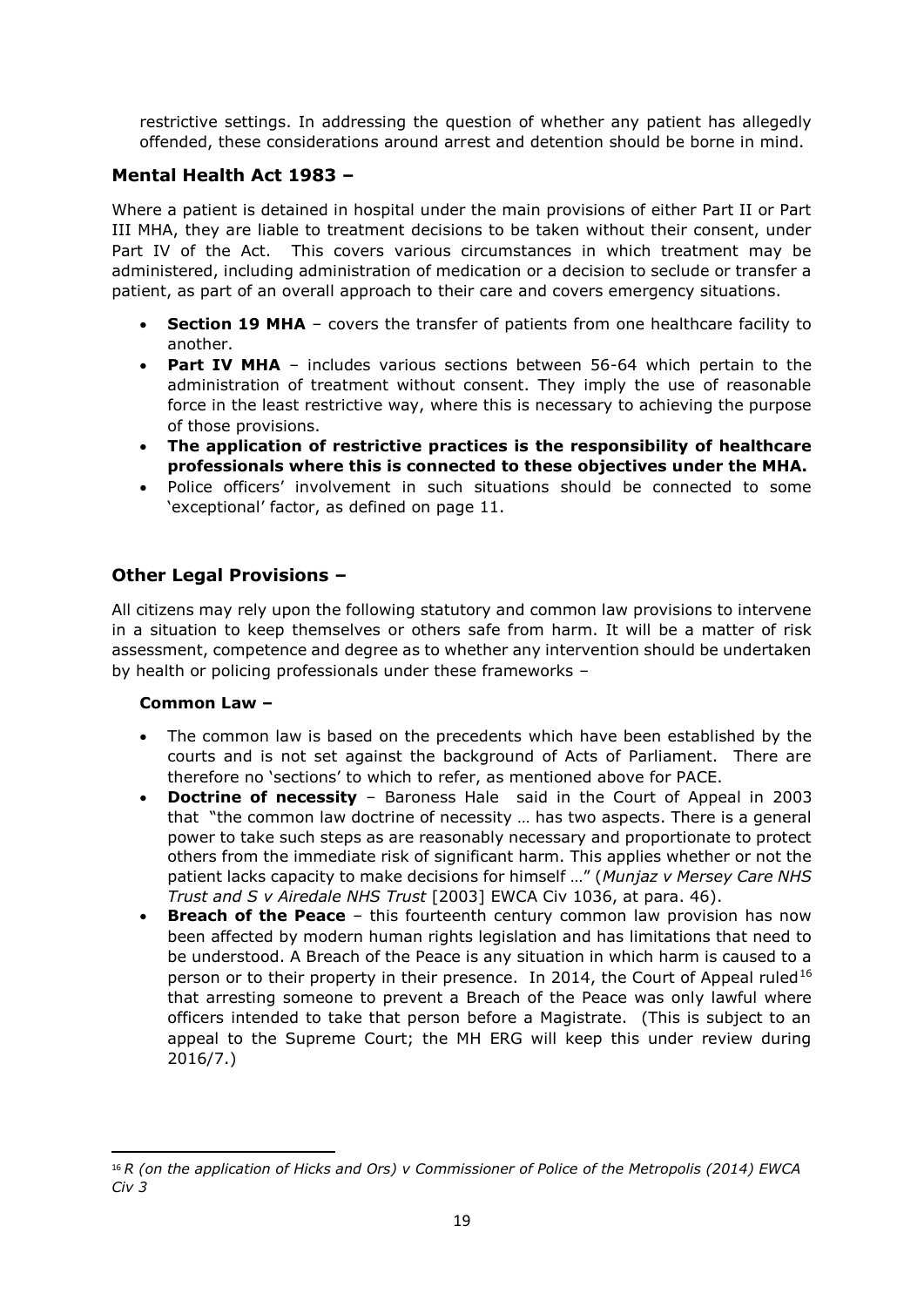#### **Section 3 of the Criminal Law Act 1967 –**

A person may use such force as is reasonable in the circumstances in the prevention of crime, or in effecting or assisting in the lawful arrest of offenders or suspected offenders or of persons unlawfully at large.

This is part of the law of self-defence and the defence of others and may be relied upon by anyone.

#### **Mental Capacity Act 2005 –**

Where a person thought to be suffering from an impairment or disturbance of the mind of brain lacks capacity concerning a particular decision another person may do the least restrictive thing in their best interests. Section 5 of the MCA will provide a defence to that individual from legal liabilities that would otherwise occur as long as they have taken steps in accordance with the Act to assess capacity and acted in accordance with the general principles of the MCA.

Where an action may extends to restraint of the person who lacks capacity, by the threatened or actual use of force, this may only be justified under section 6 MCA where the intended restraint is proportionate both to the risk of harm and to the likelihood of that harm. If restraint extends to such a degree that it amounts to an urgent deprivation of liberty, it may only occur subject to the criteria in section 4B MCA which requires that action to be a life-sustaining intervention or a vital act to prevent a serious deterioration in that person's condition.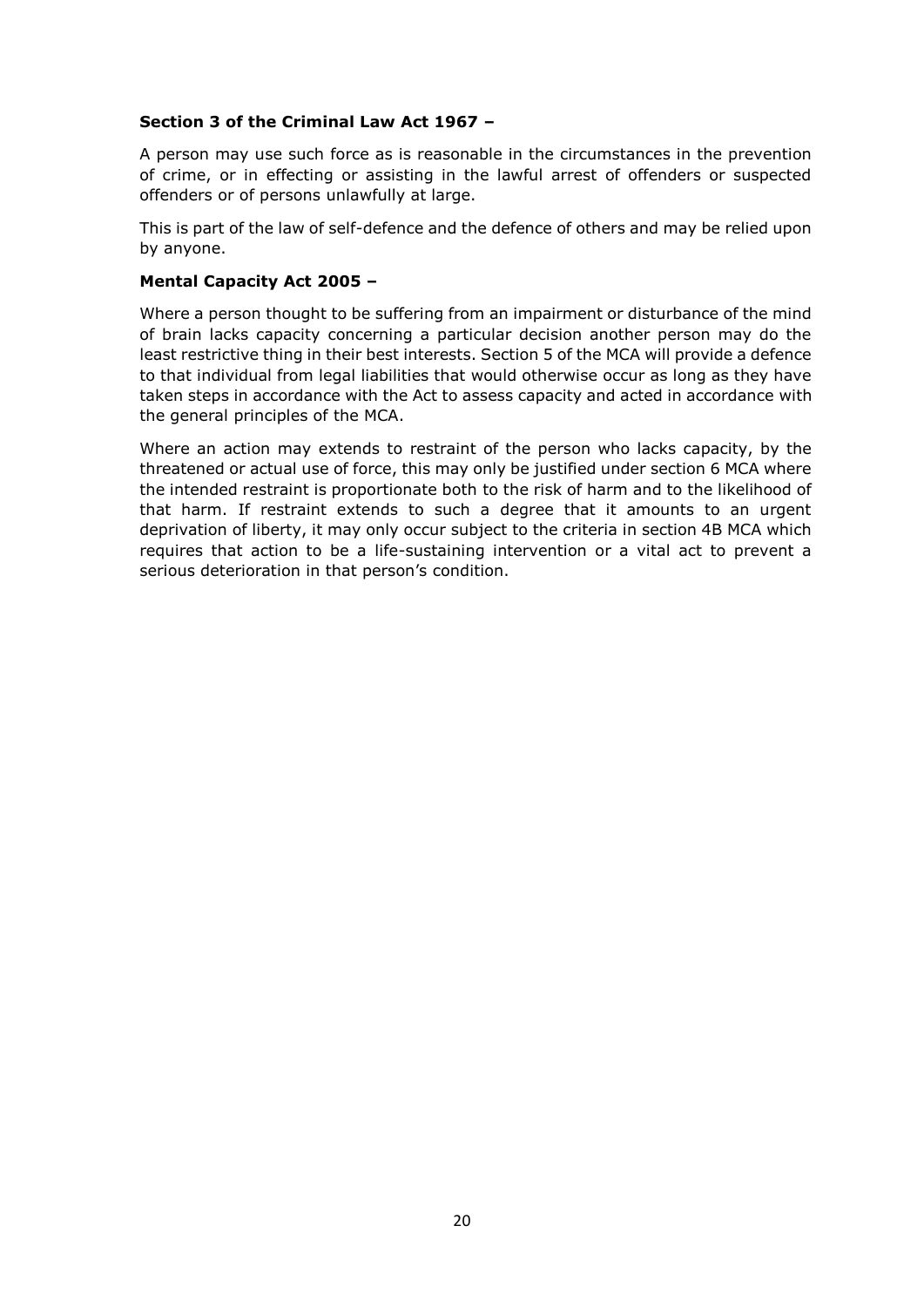# **Appendix Two – GOOD PRACTICE CASE STUDIES**

*These case studies highlight good practice when the police were called upon and communication was clear.*

## **CASE STUDY ONE**

An adult female patient is detained under the MHA in a psychiatric intensive care unit. The patient damages a window on the ward and secures several pieces of glass as weapons, barricading herself in a room. Nurses and other staff secure the immediate area, moving other patients away and begin to try to de-escalate the incident. The patient remains inside, threatening to harm staff who enter the room and the decision is taken to call the police.

#### **The request here is to ask the police to assist in preventing crime and protecting life.**

Staff continue to negotiate without success and officers arrive. The police sergeant in charge discusses the background of the patient and the incident with the nurse in charge. The lead nurse asks police officers to take over negotiations to see if the approach of other professionals can de-escalate the incident and requests the police consider reasonable force to enter the room, remove the weapons and move the patient a short-distance down the corridor should negotiations fail. Nurses offer to then take back control of the situation and seclude the patient.

#### **The legislative power to consider here is to use s3 of the Criminal Law Act to prevent crime.**

Officers try and fail to de-escalate the situation. They then enter the room using protective equipment, restrain the patient and remove the weapons. When this has been achieved they move her to the adjacent room where nurses are ready to take over. Having done so, the officers disengage and resume their other duties, leaving the sergeant to discuss the post-incident issues.

#### **Nursing staff restrain the patient for medication under the MHA and leave her in a seclusion room under supervision.**

Ten minutes later, the nurse undertaking observations identifies the patient has removed another piece of glass from her vagina and is now using it to self-harm, indicating she will attack staff who enter. The senior nurse again contacts the police.

#### **The legislative powers to consider here are s3 of the Criminal Law Act to prevent crime, the Mental Health Act, the Mental Capacity Act and the Common Law (self-defence).**

Because the patient is actively self-harming, the police make only limited efforts to negotiate before re-entering the room and use reasonable force to remove the weapon. Nursing staff then again take responsibility for the situation.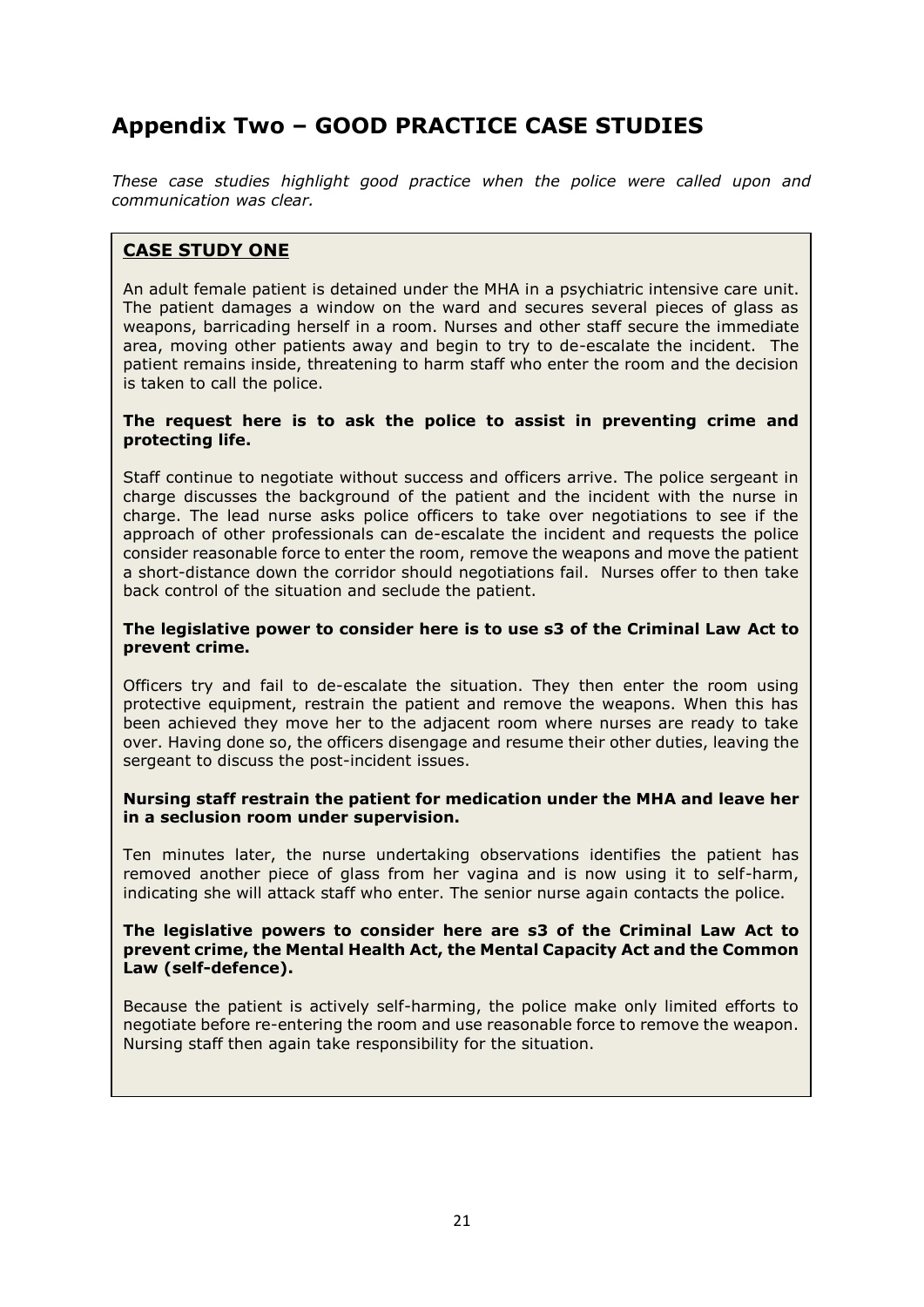### **CASE STUDY TWO**

An adult male patient without any previously identified risk of assaultative behaviour declines to receive medication to treat his mental health conditions whilst detained under s3 of the Mental Health Act. A senior nurse convenes four members of staff to administer medication without consent under Part IV of the MHA. During the course of attempting to restrain the patient, one nurse is assaulted and his jaw is broken. He instantly disengages from the situation and is in considerable pain. A second member of staff disengages for her own safety and also to attend to her colleague's immediate first aid. She decides to ring 999 for police and ambulance to attend the ward.

#### **The request here is in connection with a serious assault and necessary for the prevention of further injury to staff or to the patient.**

Remaining staff also disengage from the restraint because they are unable to control the patient who has assaulted them, thankfully less seriously, by hitting them to the upper arm in an effort to push them away. They suffer pain and discomfort. Staff attempt to de-escalate the situation whilst calling 999 and discuss what to do next. The police arrive with paramedics and the police sergeant in charge asks what they are being asked to do whilst paramedics attend to the seriously injured nurse. Nursing staff ask officers to assist them in removing the patient to a seclusion room because three of them have been assaulted and cannot be confident of avoiding further assault without support. The nurses state the patient will need to receive medication before being left in seclusion under nursing observations.

#### **The legislative powers to consider here are s3 of the Criminal Law Act to prevent crime and Part IV of the MHA to administer treatment.**

Police officers spend a short amount of time talking to the patient who seems to have calmed somewhat and along with two nursing staff who remain involved move the patient using low-level manual restraint. This is to control his arms whilst moving him to the end of the ward where the seclusion room is situated. Once inside, nurses talk to the patient about receiving medication and he again becomes aggressive, insisting he doesn't want an injection. He attempts to leave the room, pushing officers away using his arms. Nurses have insufficient resources available to restrain him on their own and it was agreed that police officers would assist to prevent anyone suffering further serious injury.

**The legislative power to consider here is the MHA itself and police officers involvement in its application should only be agreed where the risk of not acting now outweighs the risks involved in any further delay to seek alternative solutions.**

## **COULD POLICE INVOLVEMENT BE AVOIDED?**

If nursing staff know a degree of resistance will be likely from a patient who requires medication in a few hours when insufficient nurses will be available, consideration should be given to escalating this to health care managers so this can be handled solely by nursing staff – it is a what the law regards as a foreseeable risk.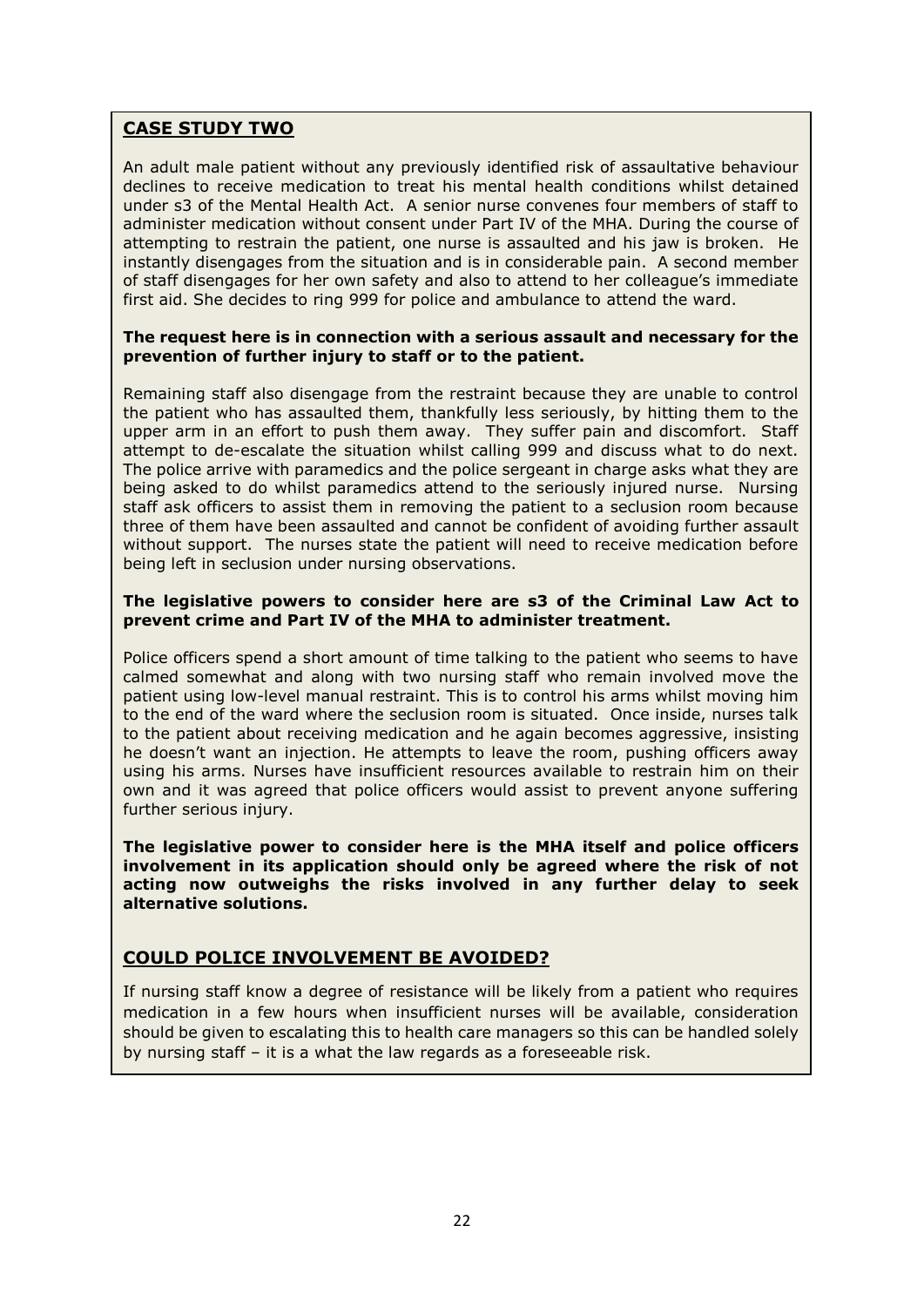# **Appendix Three – POLICE ATTENDANCE PROTOCOL**

## **Once Police arrive at the mental health, learning disability and place of safety settings.**

In situations where police are called to attend healthcare premises to regain control of a patient who is suffering from mental ill health, similar procedures as outlined below should be included in local protocols and agreements between partners.

## **Step 1 – Decide RVP**

At the time Healthcare staff request the police to attend, a suitable rendezvous point (RVP) should be agreed. This is where the most senior police officer present can meet with the most senior member of health staff before police deployment onto the ward takes place. Depending on the circumstances and urgency of the situation, an RVP may not be suitable.

## **Step 2 – Incident explained**

Police and health staff meet at the RVP. Health staff will explain the incident, which should include any specific risks associated with the patient (e.g. the patient's legal status; whether the patient has already been restrained by healthcare staff; whether tranquilisation has been administered and the effect this has had; highlighting any dangers and relevant health related issues). An assessment of available/sufficiently trained staff should also be made.

## **Step 3 – Police/Health roles established**

It is important to establish what the police are being asked to do. If further deployment is necessary both Health care/Police leads will work together to decide how best to resolve the incident. Police will consider the use of specialist officers/public order trained/hostage negotiator etc., where relevant. Throughout the incident health staff will remain responsible for the patient's health and safety. This will require active monitoring of the patient's vital signs. Health staff **must** alert police officers regarding any concerns as to the patient's welfare during any period of restraint. Emergency resuscitation/defibrillator equipment with trained healthcare staff should be immediately available at all times.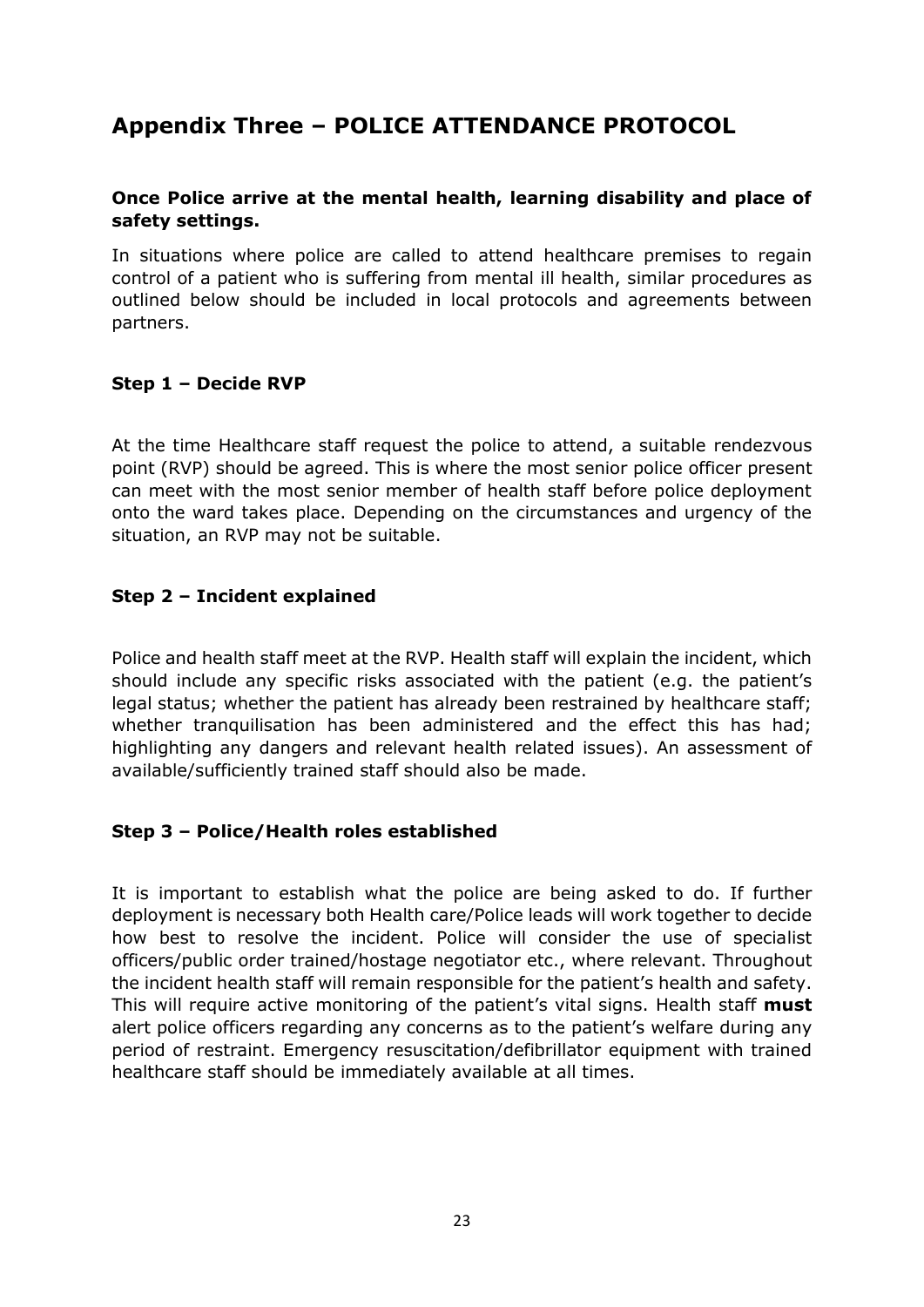## **Step 4 – Police handover**

Police will regain control of the ward/patient/situation using appropriate tactics. If police restraint is used, police will hand-over the patient to healthcare staff as soon as control is regained. There should be sufficiently trained healthcare staff to enable this to happen (unless exceptional circumstances, e.g.; health staff injured/unavailable).

## **Step 5 – Determine need for Criminal Investigation**

If a criminal act is alleged or the police determine that a criminal offence has been committed, a police investigation should be instigated. If a patient is suspected to be responsible for a crime, it will be an exceptional set of circumstances where police will consider arresting and removing the patient from the health setting. The Police and Criminal Evidence Act 1984, Code G needs to be carefully considered. This does not mean a crime will not be investigated. The crime will be recorded by police and a statement obtained from relevant witnesses. A short statement/CPS approved pro-forma will also be obtained from a suitably qualified health practitioner in relation to the patient's mental state at the time of the offence.

There will be times where a patient has committed a criminal offence but police officers do not arrest the patient. This may have implications for health staff and management in relation to how that patient's treatment will continue. Issues around the ongoing safe management of the patient need to be carefully considered. If movement of the patient to an alternative hospital/ward is necessary, it is expected that health/care staff will manage this transfer, unless exceptional circumstances apply.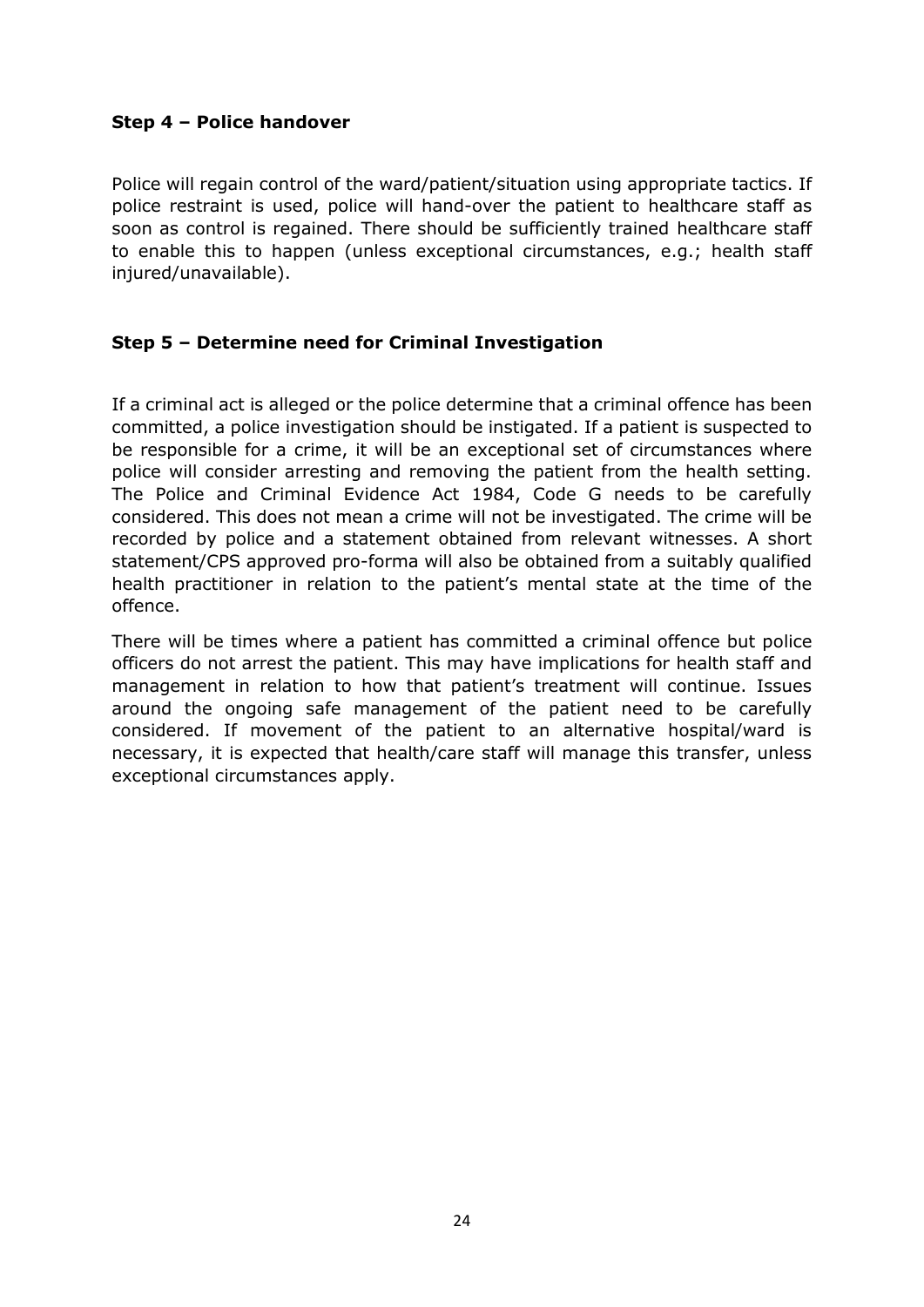# **Appendix Four – THE NATIONAL DECISION MODEL**

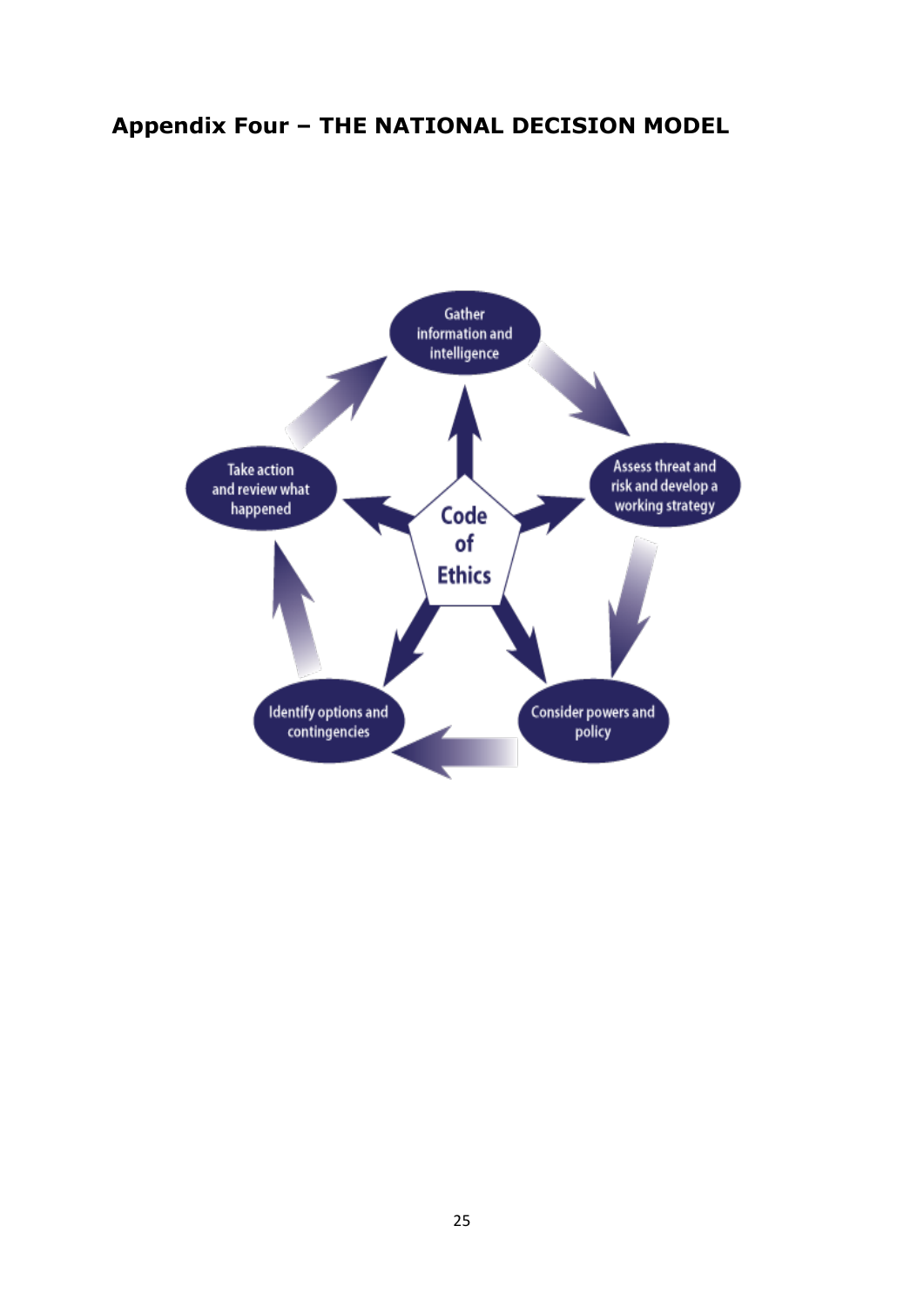# **Appendix Five – TERMS AND ABBREVIATIONS**

**ABD –** Acute Behavioural Disturbance / Disorder<sup>17</sup>, formerly known as 'excited delirium'.

**Chemical restraint –** restraint involving the use of drugs under medical or nursing direction.

**Manual restraint –** any direct physical contact where the intervener's intention is to prevent, restrict, or subdue movement of the body, or part of the body of another person.

**Mechanical restraint –** restraint techniques which rely upon the use of equipment, for example handcuffs, soft-cuffs, emergency restraint belts.

**MCA –** Mental Capacity Act 2005

**MHA –** Mental Health Act 1983

1

**MHRERG** – The Mental Health & Restraint Expert Reference Group.

**MoU** – Memorandum of Understanding.

**Offensive weapon -** any article made or adapted for use for causing injury to the person, or intended by the person having it with him for such use by him, or by some other person.

**PACE –** Police and Criminal Evidence Act 1984

**Restrictive Practices** – this term is used generically within the document to mean any kind of restraint, manual handling, threatened or actual use of force or other therapeutic intervention.

**RIDDOR –** the Reporting of Injuries, Diseases and Dangerous Occurrence Regulations 2013

**Section 17 leave** – is authorised absence from hospital which has been granted by a patient's Responsible Clinician (RC). This will be leave of a specific duration and may or may not contain conditions, such as a supervision or residence requirement. The RC may also cancel leave before its originally authorised conclusion, where circumstances require.

**Therapeutic intervention** – used in this document describe practices which are a part of healthcare delivery for patients, distinguished from interventions which are for the purposes of preventing crime.

See [RCEM / FFLM guidance on ABD](http://www.rcem.ac.uk/CEM/document?id=1006) (2016)[; FFLM Guidance on the Management of ABD in Police Custody](http://www.fflm.ac.uk/wp-content/uploads/documentstore/1310745561.pdf) (2016).

<sup>&</sup>lt;sup>17</sup> There is variance across policing and health organisations and individuals as to whether ABD, previously known as Excited Delirium, refers to 'Acute Behavioural *Disorder*' or to an 'Acute Behavioural *Disturbance*' -

Members of the ERG gave various views for a variety of reasons. This guidance does not attempt to settle that debate in terms of whether it is a formalised condition or a descriptive term – the views offered are acknowledged and it is used here merely in the sense of providing short terminology to reflect whatever behaviours or factors give rise to the question of whether such a condition exists, given that it is referenced in health guidance as well as by UK Coroner's Courts. It refers to individuals who exhibit a high state of psychological or mental arousal, agitation, tactile warmth and abnormally elevated temperature association with sweating, violence, aggression and hostility with insensitivity to pain. The significance is that all things taken together, this amounts to a medical emergency that requires immediate hospitalisation.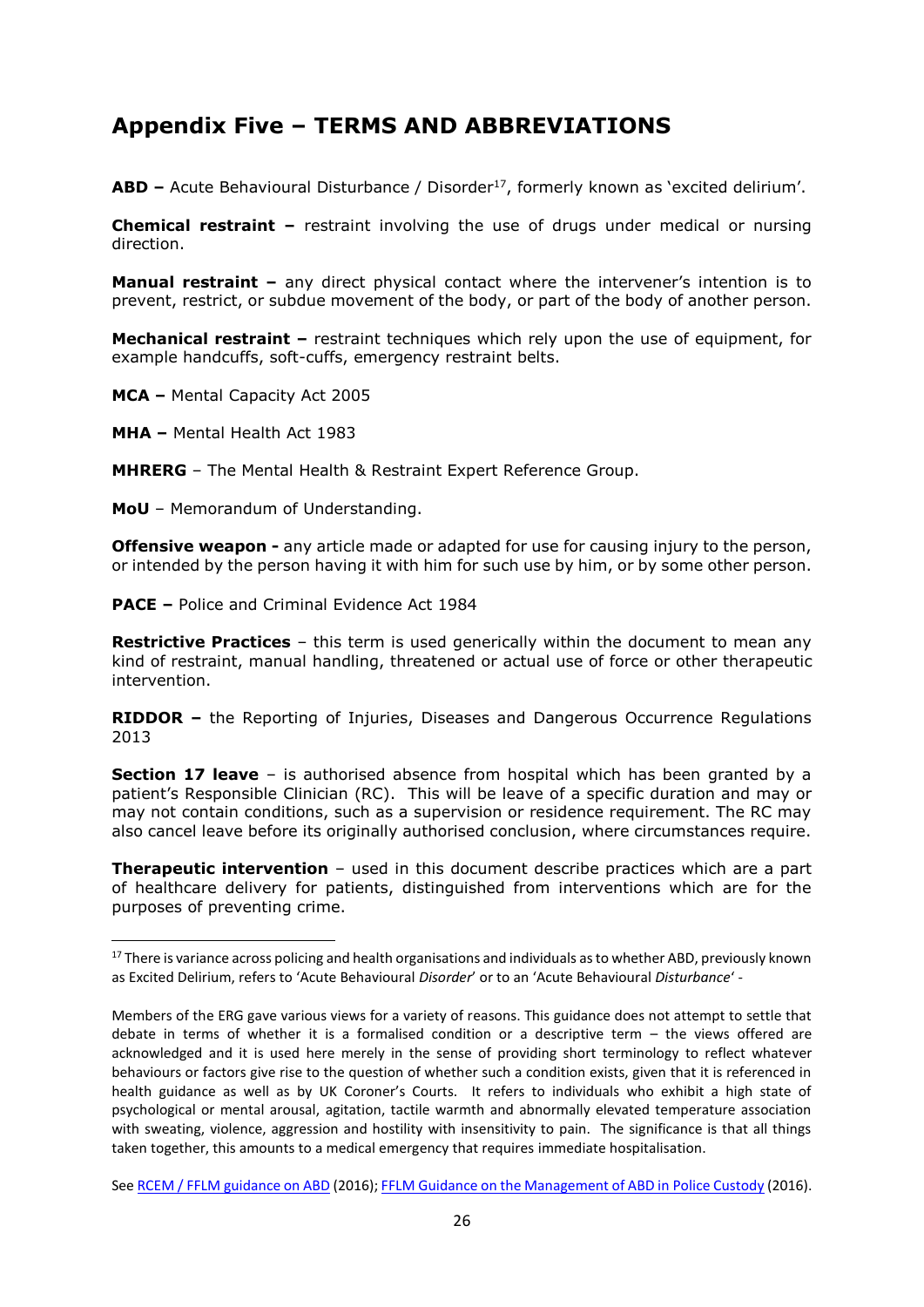# **Appendix Six – MHR ERG MEMBERS & ORGANISATIONS**

Lord Carlile CBE QC *(Chair)* 

*Group members in alphabetical order by surname –*

| Ghazala Afzal     | The Chelsea Practice                                      |
|-------------------|-----------------------------------------------------------|
| Michaela Bartlett | Equality and Human Rights Commission                      |
| Eric Baskind      | Liverpool John Moores University                          |
| Sue Beacock       | <b>Welsh Government</b>                                   |
| Zammer Bhunnoo    | Health and Safety Executive                               |
| John Black        | South Central Ambulance Service                           |
| Mike Boyne        | Association of Ambulance Chief Executives                 |
| Michael Brown     | College of Policing                                       |
| Neil Buckingham   | Bradford District Care NHS Foundation Trust               |
| Cassandra Cameron | <b>NHS Providers</b>                                      |
| Alison Cobb       | Mind                                                      |
| Deborah Coles     | Inquest                                                   |
| Jane Crane        | Independent Police Complaints Commission                  |
| <b>Guy Cross</b>  | Department of Health                                      |
| Catherine Daglish | Equality and Human Rights Commission                      |
| John De Sousa     | Home Office                                               |
| Che Donald        | <b>Police Federation</b>                                  |
| Gary Firkins      | South Staffs & Shropshire Healthcare NHS Foundation Trust |
| Claire Flannigan  | Leeds & York Partnership NHS Foundation Trust             |
| Andy Harding      | Metropolitan Police Service                               |
| Jenny Holmes      | Faculty of Forensic and Legal Medicine                    |
| Ian Hulatt        | Royal College of Nursing                                  |
| Christine Jones   | Metropolitan Police Service                               |
| Viral Kantaria    | Department of Health                                      |
| Nick Kettle       | Metropolitan Police Service                               |
| Mat Kinton        | Care Quality Commission                                   |
| James Lunn        | College of Policing                                       |